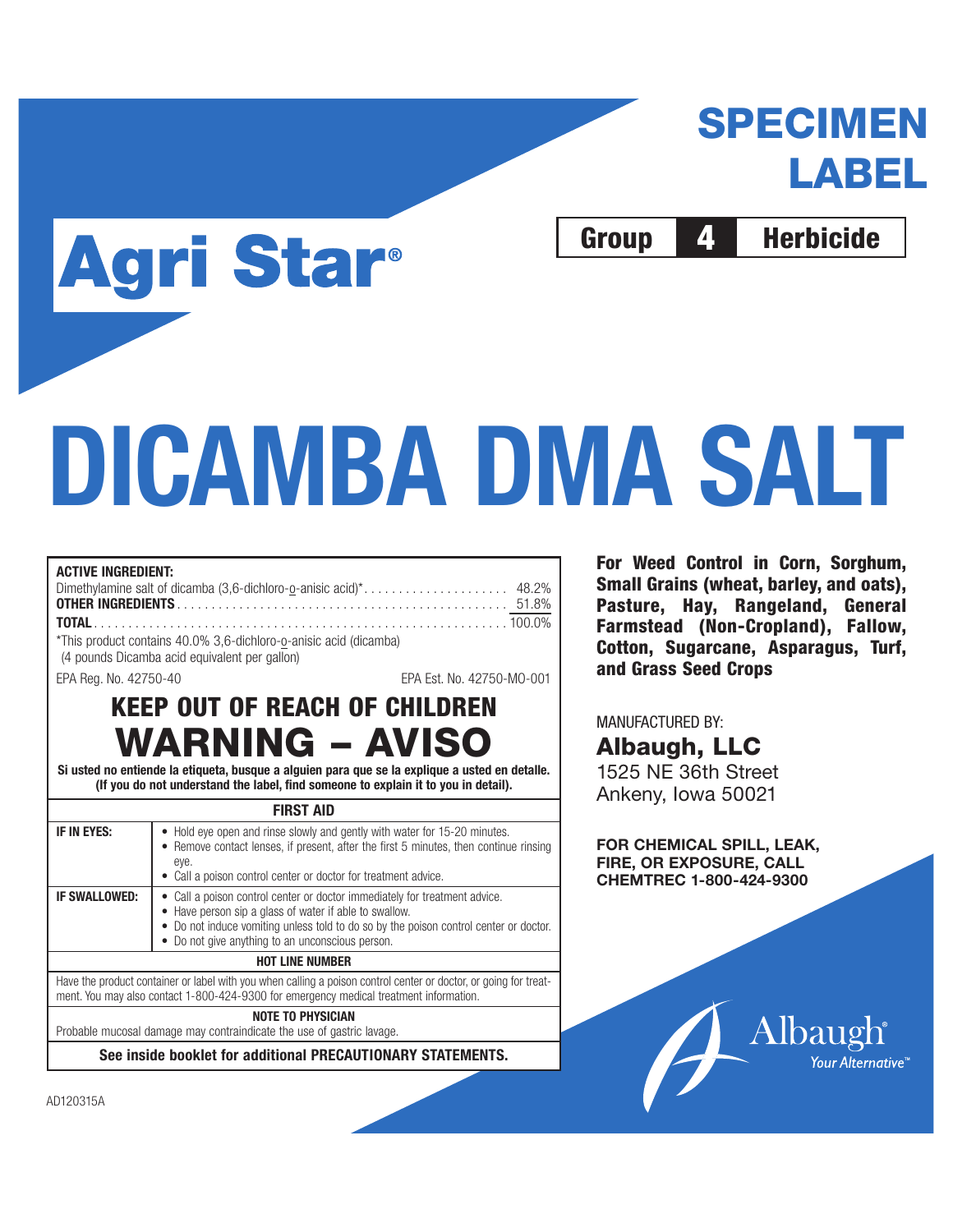# **PRECAUTIONARY STATEMENTS**

# **HAZARDS TO HUMANS AND DOMESTIC ANIMALS WARNING**

Causes substantial but temporary eye injury. Harmful if swallowed. Do not get in eyes or on clothing. Avoid contact with skin. Wear protective eyewear (goggles, safety glasses or face shield), long sleeve shirt, long pants, shoes and socks. Wash thoroughly with soap and water after handling. Remove contaminated clothing and wash clothing before reuse.

# **PERSONAL PROTECTIVE EQUIPMENT**

Some materials that are chemical-resistant to this product are butyl rubber, natural rubber, neoprene rubber or nitrile rubber.

#### **All mixers, loaders, and applicators and other handlers must wear:**

- Long-sleeved shirt and long pants,
- Chemical-resistant gloves (except for applicators using ground boom equipment, pilots and flaggers) such as Barrier Laminate, Butyl Rubber ≥14 mils, Nitrile Rubber ≥14 mils, Neoprene Rubber ≥14 mils, Natural Rubber ≥14 mils, Polyethylene, Polyvinyl Chloride (PVC) ≥14 mils or Viton ≥14 mils.
- Shoes plus socks, and
- Protective eyewear (goggles or face shield).

See engineering controls for additional requirements and exceptions.

Discard clothing and other absorbent materials that have been drenched or heavily contaminated with this product's concentrate. Do not reuse them. Follow manufacturer's instructions for cleaning/maintaining PPE. If no such instructions for washables exist, use detergent and hot water. Keep and wash PPE separately from other laundry.

# **ENGINEERING CONTROLS STATEMENT**

When handlers use closed systems, enclosed cabs, or aircraft in a manner that meets the requirements listed in the Worker Protection Standard (WPS) for agricultural pesticides [40 CFR 170.240(d)(4-6)], the handler PPE requirements may be reduced or modified as specified in the WPS.

Pilots must use cockpits in a manner that meets the requirements listed in the Worker Protection Standard (WPS) for agricultural pesticides (40 CFR 170.240 (d) (4-6).

# **USER SAFETY RECOMMENDATIONS**

#### **Users should:**

- Wash hands before eating, drinking, chewing gum, using tobacco or using the toilet.
- Remove clothing/PPE immediately if pesticide gets inside. Then wash thoroughly and put on clean clothing.
- Remove PPE immediately after handling this product. Wash the outside of gloves before removing. As soon as possible, wash thoroughly and change into clean clothing.

# **ENVIRONMENTAL HAZARDS**

Do not apply directly to water, or to areas where surface water is present, or to intertidal areas below the mean high water mark. Do not contaminate water when cleaning equipment or disposing of equipment washwaters or rinseate.

Apply this product only as directed.

# **DIRECTIONS FOR USE**

It is a violation of Federal law to use this product in a manner inconsistent with its labeling.

Do not apply this product in a way that will contact workers or other persons, either directly or through drift. Only protected handlers may be in the area during application. For any requirements specific to your State or Tribe, consult the agency responsible for pesticide regulation.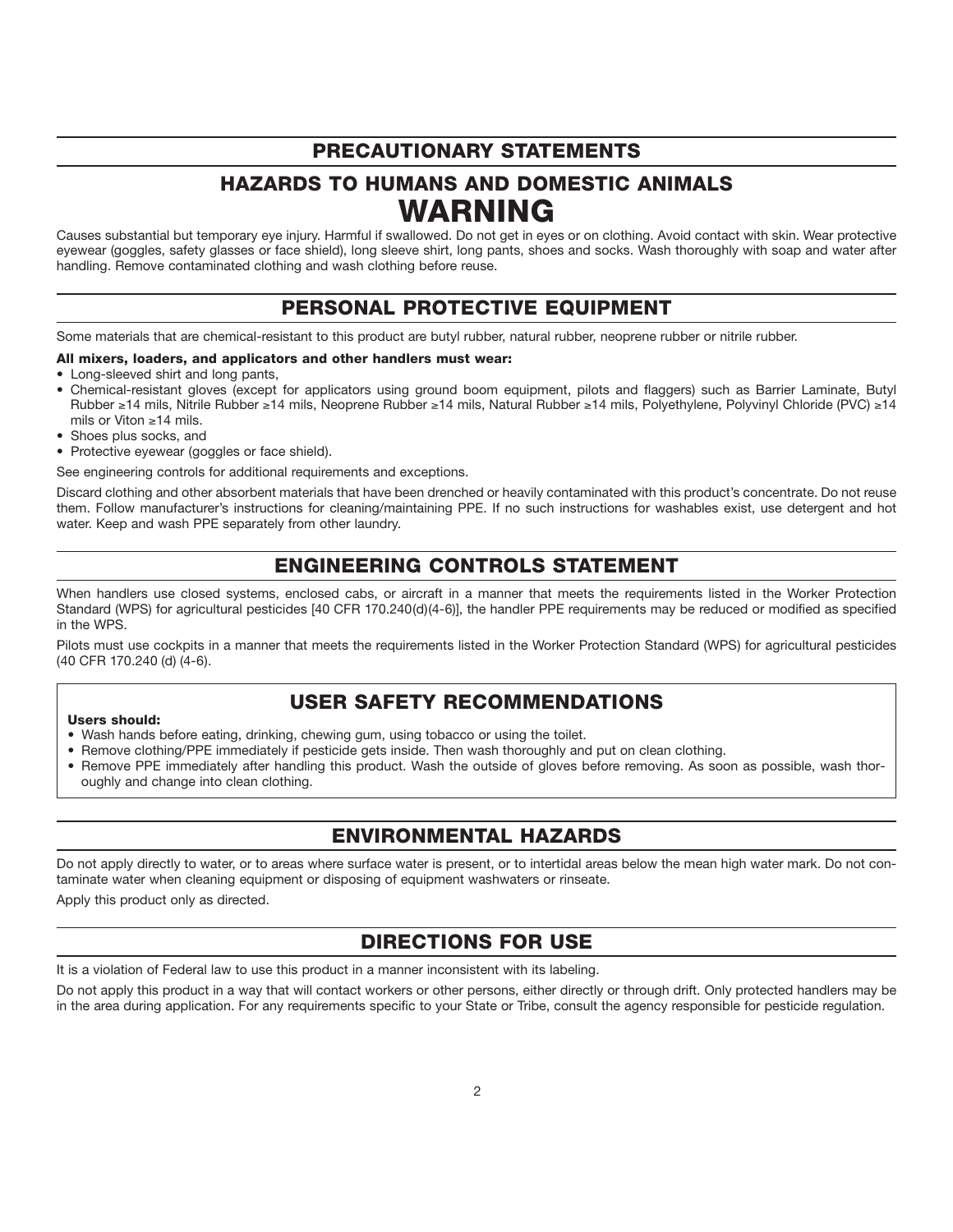# **AGRICULTURAL USE REQUIREMENTS**

Use this product only in accordance with its labeling and with the Worker Protection Standard, 40 CFR part 170. This Standard contains requirements for the protection of agricultural workers on farms, forests, nurseries, and greenhouses, and handlers of agricultural pesticides. It contains requirements for training, decontamination, notification, and emergency assistance. It also contains specific instructions and exceptions pertaining to the statements on this label about personal protective equipment (PPE) and restricted-entry interval. The requirements in this box only apply to uses of this product that are covered by the Worker Protection Standard.

Do not enter or allow worker entry into treated areas during the restricted-entry interval (REI) of 24 hours.

PPE required for early entry to treated areas that is permitted under the Worker Protection Standard and that involves contact with anything that has been treated, such as plants, soil, or water is:

1. Coveralls worn over short-sleeved shirt and short pants.

- 2. Chemical resistant footwear plus socks
- 3. Chemical resistant gloves made of any waterproof material.
- 4. Chemical resistant headgear for overhead exposure.
- 5. Protective eyewear

Notify workers of application by warning them orally and by posting warning signs at entrances to treated area.

# **NON-AGRICULTURAL USE REQUIREMENTS**

The requirements in this box apply to uses of this product that are NOT within the scope of the Worker Protection Standard for agricultural pesticides (40 CFR Part 170). The WPS applies when this product is used to produce agricultural plants on farms, forests, nurseries, or greenhouses.

Do not enter or allow others to enter the treated area until sprays have dried.

# **STORAGE AND DISPOSAL**

**PROHIBITIONS:** Do not contaminate water, food, or feed by storage or disposal. Open dumping is prohibited. This product may not be mixed, loaded, or used within 50 feet of all wells including abandoned wells, drainage wells, and sinkholes.

**PESTICIDE STORAGE:** Store in original container in a well-ventilated area separately from fertilizer, feed and foodstuffs. Avoid crosscontamination with other pesticides. Spillage or leakage should be contained and absorbed with clay granules, sawdust, or equivalent material for disposal.

**PESTICIDE DISPOSAL:** Triple rinse pesticide from containers and use rinsates in the pesticide application. Wastes which cannot be used according to label instructions may be disposed of on site or at an approved waste disposal facility.

**CONTAINER DISPOSAL: Non-refillable containers (1, 2.5, 30 & 55 gallon):** Do not reuse or refill this container. Offer for recycling, if available. Triple rinse or pressure rinse container (or equivalent) promptly after emptying.

**(non-refillable <5 gallons):** Triple rinse as follows: Empty the remaining contents into application equipment or a mix tank and drain for 10 seconds after the flow begins to drip. Fill the container **1⁄4** full with water and recap. Shake for 10 seconds. Pour rinsate into application equipment or a mix tank or store rinsate for later use or disposal. Drain for 10 seconds after the flow begins to drip. Repeat this procedure two more times.

**(non-refillable >5 gallons):** Triple rinse as follows: Empty the remaining contents into application equipment or a mix tank. Fill the container **1⁄4** full with water. Replace and tighten closures. Tip container on its side and roll it back and forth, ensuring at least one complete revolution, for 30 seconds. Stand the container on its end and tip it back and forth several times. Empty the rinsate into application equipment or a mix tank or store rinsate for later use or disposal. Repeat this procedure two more times.

**Pressure rinse as follows (all sizes):** Empty the remaining contents into application equipment or a mix tank and continue to drain for 10 seconds after the flow begins to drip. Hold container upside down over application equipment or mix tank or collect rinsate for later use for disposal. Insert pressure rinsing nozzle inside of the container, and rinse at about 40 PSI for at least 30 seconds. Drain for 10 seconds after the flow begins to drip.

Refillable container (250 gallon & bulk): Refill this container with pesticide only. Do not reuse this container for any other purpose. Cleaning the container before final disposal is the responsibility of the person disposing of the container. Cleaning before refilling is the responsibility of the refiller.

To clean the container before final disposal, empty the remaining contents from the container into application equipment or mix tank. Fill the container about 10 percent full with water. Agitate vigorously or recirculate water with the pump for 2 minutes. Pour or pump rinseate into application equipment or rinsate collection system. Repeat this rinsing process two more times.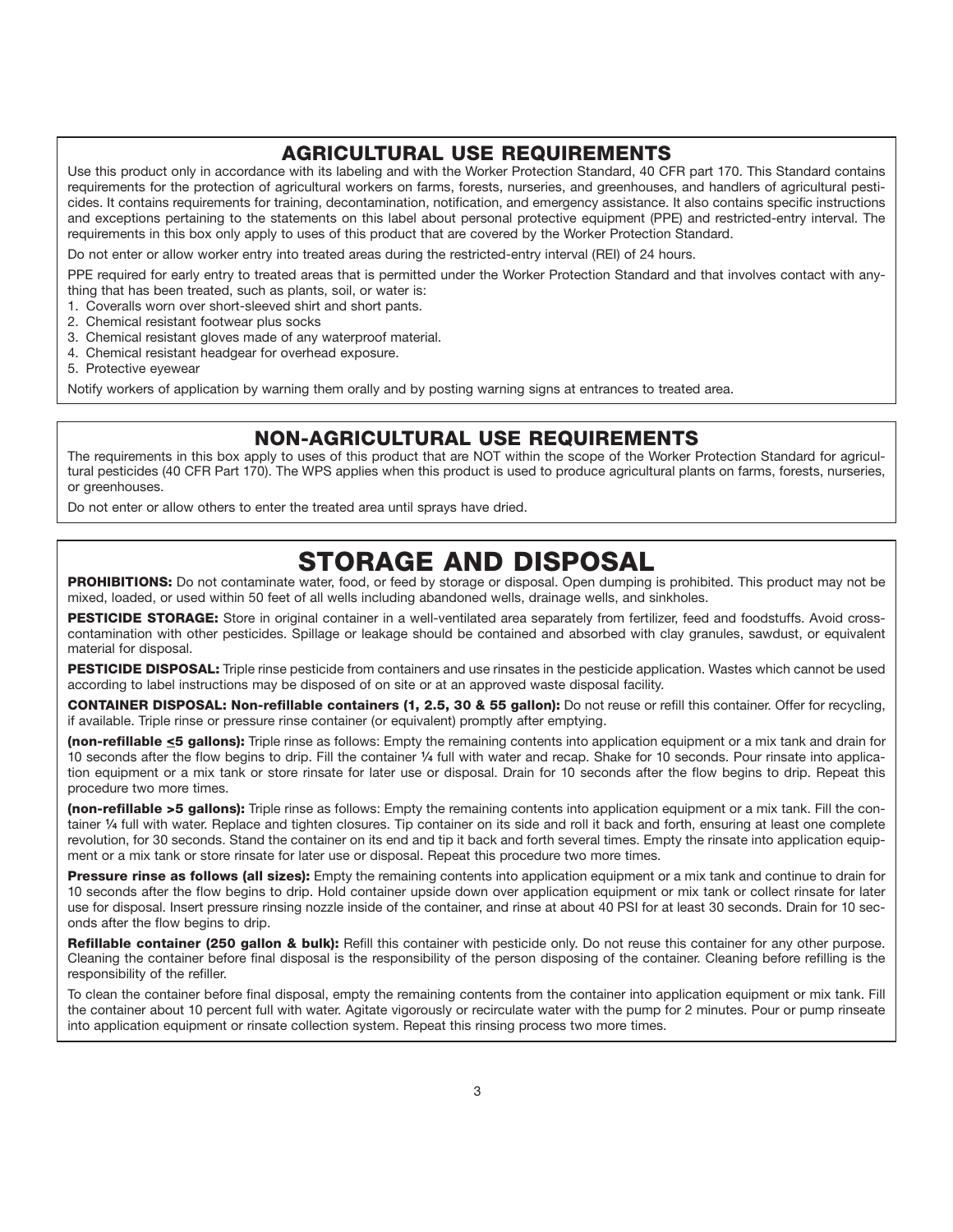# **RESISTANCE MANAGEMENT**

Although DICAMBA DMA SALT has a low probability of selecting for resistant weed biotypes, tank mixes and rotation with herbicides possessing other modes of action are recommended to avoid weed resistance.

# **PRODUCT INFORMATION**

The following directions apply to all uses of DICAMBA DMA SALT. Additional precautions and restrictions will be found in each specific use section. Do not treat irrigation ditches or water used for crop irrigation or domestic uses. Do not apply this product through any type of irrigation system.

**Rates of use of this product must not exceed 2 pints per acre, per application; and 4 pints per acre, per year. Rates of use of dicamba acid equivalent must not exceed a maximum single application rate of 1.0 lb per acre; and an annual application rate of 2.0 lbs per acre. These restrictions apply to this product and possible mixtures with other products containing dicamba.**

# **MIXING AND APPLICATION**

Unless otherwise specified under the individual use headings of this label, the following directions apply to all crop and noncrop uses of DICAMBA DMA SALT. Refer to individual use sections for additional precautions, restrictions, application rates and timings.

DICAMBA DMA SALT is a water-soluble formulation that can be applied using water or sprayable fluid fertilizer as the carrier. If a fluid fertilizer is to be used, a compatibility test (see COMPATIBILITY TEST below) should be made prior to tank mixing.

Use ground or aerial application equipment that will give good spray coverage of weed foliage. However, do not use aerial application equipment if spray particles can be carried by wind into areas where sensitive crops or plants are growing or when temperature inversions exist.

Apply 3 to 50 gallons of diluted spray per treated acre when using ground application equipment, or 2 to 10 gallons of diluted spray per treated acre (2 to 20 gallons of diluted spray per acre for preharvest uses) in a water-based carrier when using aerial application equipment. Use the higher level of the listed spray volumes when treating dense or tall vegetation. Use coarse sprays.

Select nozzles designed to produce minimal amounts of fine spray particles. Spray with nozzles as close to the weeds as is practical for good weed coverage.

To avoid uneven spray coverage, DICAMBA DMA SALT should not be applied during periods of gusty wind or when wind is in excess of 15 mph.

Avoid disturbing (e.g., cultivating or mowing) treated areas for at least 7 days following application.

# **GROUND AND SURFACE WATERS PROTECTION**

1) Point source contamination – To prevent point source contamination, do not mix or load this pesticide product within 50 feet of wells (including abandoned wells and drainage wells), sink holes, perennial or intermittent streams and rivers, and natural or impounded lakes and reservoirs. Do not apply pesticide product within 50 feet of wells. This setback does not apply to properly capped or plugged abandoned wells and does not apply to impervious pad or properly diked mixing/loading areas as described below.

Mixing, loading, rinsing, or washing operations performed within 50 feet of a well are allowed only when conducted on an impervious pad constructed to withstand the weight of the heaviest load that may be on or move across the pad. The pad must be self-contained to prevent surface water flow over or from the pad. The pad capacity must be maintained at 110% that of the largest pesticide container or application equipment used on the pad and have sufficient capacity to contain all product spills, equipment or container leaks, equipment wash waters, and rainwater that may fall on the pad. The containment capacity does not apply to vehicles delivering pesticide shipments to the mixing/loading site. States may have in effect additional requirements regarding wellhead setbacks and operational containment.

Care must be taken when using this product to prevent: a) back-siphoning into wells, b) spills or c) improper disposal of excess pesticide, spray mixtures or rinsates. Check valves or antisiphoning devices must be used on all mixing equipment.

- 2) Movement by surface runoff or through soil Do not apply under conditions which favor runoff. Do not apply to impervious substrates such as paved or highly compacted surfaces in areas with high potential for ground water contamination. Ground water contamination may occur in areas where soils are permeable or coarse and ground water is near the surface. Do not apply to soils classified as sand with less than 3% organic matter and where ground water depth is shallow. To minimize the possibility of ground water contamination, carefully follow application rate instructions as affected by soil type in the product information section of this label.
- 3) Movement by water erosion of treated soil Do not apply or incorporate this product through any type of irrigation equipment nor by flood or furrow irrigation. Ensure treated areas have received at least one-half inch rainfall (or irrigation) before using tailwater for subsequent irrigation of other fields.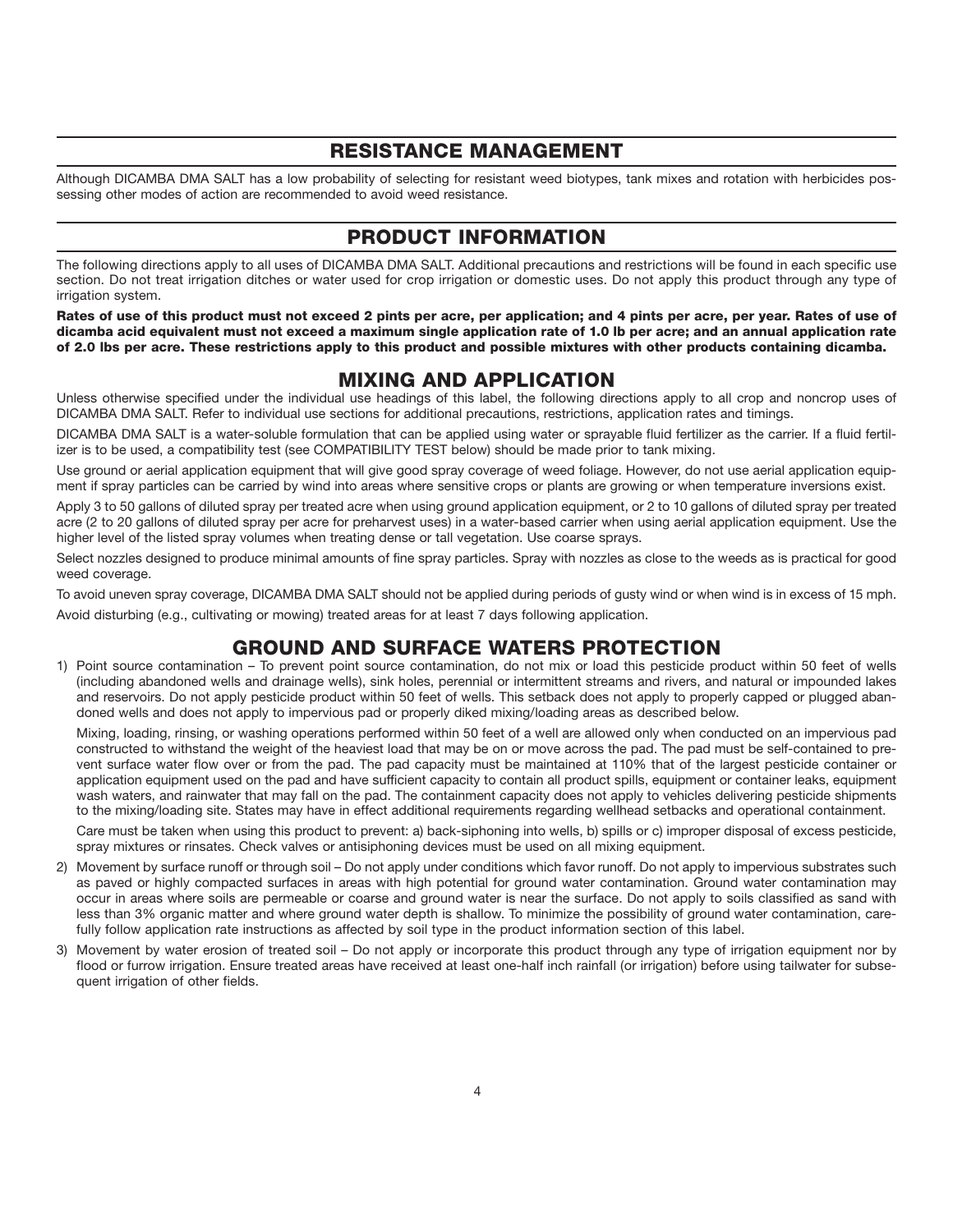# **SENSITIVE CROP PRECAUTIONS**

DICAMBA DMA SALT may cause injury to desirable trees and plants, particularly beans, cotton, flowers, fruit trees, grapes, ornamentals, peas, potatoes, soybeans, sunflowers, tobacco, tomatoes, and other broadleaf plants when contacting their roots, stems or foliage. These plants are most sensitive to DICAMBA DMA SALT during their development or growing stage. Follow the precautions and restrictions listed below when using DICAMBA DMA SALT.

# **PRECAUTIONS WHEN APPLYING DICAMBA DMA SALT**

- Use coarse sprays to avoid potential herbicide drift. Select nozzles which are designed to produce minimal amounts of fine spray particles. Examples of nozzles designed to produce coarse sprays via ground applications are Delavan Raindrops, Spraying Systems XR flat fans or large capacity flood nozzles such as D10, TK10, or greater capacity tips. Keep the spray pressure at or below 20 psi and the spray volume at or above 20 gpa, unless otherwise required by the manufacturer of drift-reducing nozzles. Consult with your spray nozzle supplier concerning the choice of drift-reducing nozzles.
- Agriculturally approved drift-reducing additives may be used.
- To avoid injury to desirable plants, thoroughly clean the equipment used to apply Dicacmba DMA salt before using the equipment to apply any other chemical. (see PfROCEDURE FOR CLEANING SPRAY EQUIPMENT).

# **RESTRICTIONS WHEN APPLYING DICAMBA DMA SALT**

- Do not treat areas where either possible downward movement into the soil or surface washing may cause contact of DICAMBA DMA SALT with the roots of desirable plants such as trees and shrubs.
- Do not apply when spray particles maybe carried by air currents to areas where sensitive crops and plants are growing or when temperature inversions exist.
- Do not spray near sensitive plants if wind is gusty or in excess of 5 mph and moving in the direction of adjacent sensitive plants.
- Do not apply DICAMBA DMA SALT adjacent to sensitive crops when the temperature on the day of application is expected to exceed 85°F as drift is more likely to occur.

All crop uses of DICAMBA DMA SALT are intended for a normal growing interval between planting and harvest. No crop rotation restrictions exist if normal harvest of treated crop has occurred. If this interval is shortened, such as in cover crops that will be plowed under, do not follow up with the planting of a sensitive crop.

Crops growing under stress conditions such as drought, poor fertility, or foliar damage due to hail, wind or insects, can exhibit various injury symptoms that may be more pronounced if herbicides are applied.

Consult your local or state authorities for possible application restrictions and advice concerning these and other special local use situations. Tank mix instructions are for use only in states where the tank mix product and application site are registered.

# **BAND TREATMENTS**

DICAMBA DMA SALT may be applied as a band treatment. Use the formulas below to determine the appropriate rate and volume per treated acre.

| Band width in inches<br>Row width in inches | Broadcast rate per treated acre   | $=$ | Band rate per treated acre   |
|---------------------------------------------|-----------------------------------|-----|------------------------------|
| Band width in inches<br>Row width in inches | Broadcast volume per treated acre | $=$ | Band volume per treated acre |

# **COMPATIBILITY TEST**

Before mixing in the spray tank, it is advisable to test compatibility by mixing all components in a small container in proportionate quantities (see following table).

**Amount of Herbicide to Add to One Pint of Spray Carrier (Assuming Volume is 25 Gallons per Acre)**

| <b>HERBICIDE FORMULATIONS</b> | <b>RATE PER ACRE</b> | <b>LEVEL TEASPOONS</b> |
|-------------------------------|----------------------|------------------------|
| `vr                           | ' Ib.                |                        |
| Liauid                        | pt.                  | פ/י                    |

If herbicide(s) do not ball-up or form flakes, sludge, gels, oily films or layers, or other precipitates, then the tested spray mix is compatible. Usually, incompatibility in any of the above described forms will occur within 5 minutes after mixing.

If components are incompatible, the use of a compatibility agent is required. Rerun the above COMPATIBILITY TEST with a suitable compatibility agent (1/4 teaspoon is equivalent to 2 pints per 100 gallons of fluid fertilizer).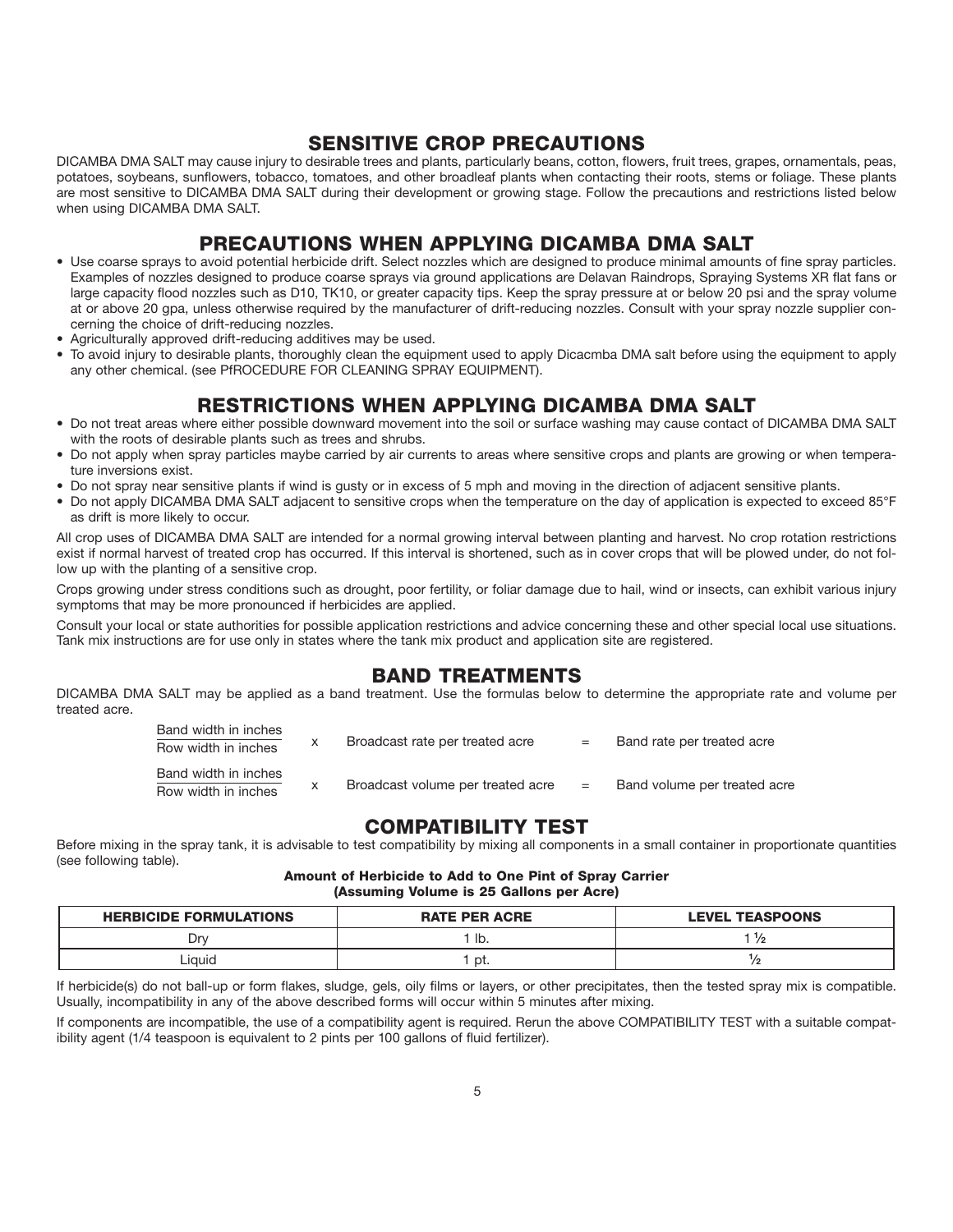# **PROCEDURE FOR CLEANING SPRAY EQUIPMENT**

The steps listed below are suggested for thorough cleaning of spray equipment following applications of DICAMBA DMA SALT or tank mixes of DICAMBA DMA SALT plus 2,4-D amine:

- 1. Hose down thoroughly the inside as well as outside surfaces of equipment while filling the spray tank half full of water. Flush by operating sprayer until the system is purged of the rinse water.
- 2. Fill tank with water while adding 1 quart of household ammonia for every 25 gallons of water. Operate the pump to circulate the ammonia solution through the sprayer for 15 to 20 minutes and discharge a small amount of the ammonia solution through the boom and nozzles. Let the solution stand for several hours, preferably overnight.
- 3. Flush the solution out of the spray tank through the boom.
- 4. Remove the nozzles and screens and flush the system with two full tanks of water.
- 5. The steps listed below are suggested for thorough cleaning of spray equipment used to apply DICAMBA DMA SALT as a tank mix with wettable powders (WP), emulsifiable concentrates (EC), or other types of water-dispersible formulations. DICAMBA DMA SALT tank mixes with water-dispersible formulations require the use of a water/detergent rinse:
- 6. Complete step 1.
- 7. Fill tank with water while adding 2 lbs. of detergent for every 40 gallons of water. Operate the pump to circulate the detergent solution through the sprayer system for 5 to 10 minutes and discharge a small amount of the solution through the boom and nozzles. Let the solution stand for several hours, preferably overnight.
- 8. Flush the detergent solution out of the spray tank through the boom.
- 9. Repeat step 1, and follow with steps 2, 3, and 4.

# **WEED LIST**

This is a list of weeds which may be treated with DICAMBA DMA SALT in accordance with this label as required under the RATES AND TIM-ING sections of the individual use headings. Proper usage of this product will give control of growth suppression of many annual, biennial, and perennial broadleaf weeds, and many woody brush and vine species including:

**ANNUALS**

Amaranth, Spiny **Exening Primrose, Cutleaf Pennycress, Field (Fanweed,** Sesbania, Hemp

Burdock, Common Geranium, Carolina Plantain, Bracted Thistle, Bull Carrot, Wild Gromwell Gromwell (Gromwell Ragwort, Tansy Thistle, Milk Thistle, Milk Gromwell Ragwort, Tansy Thistle, Musk<br>Cueen Anne's Lace) (Gueen Anne's Lace) Knapweed, Diffuse (Gromme Starthistle, Yellow (Queen Anne's Lace) Knapweed, Diffuse Starthistle, Yellow Thistle, Musk Evening Primrose, Common Mallow, Dwarf Teasel

(Spiny Pigweed) Fleabane, Annual Frenchweed, Stinkweed) Shepherdspurse Bedstraw **Henbit** Henbit (Peppergrass) Sida, Prickly (Teaweed) Beggarweed, Florida Jimsonweed Pigweed, Prostrate Smartweed, Green Broomweed, Common Knotweed Pigweed, Redroot Smartweed, Pennsylvania Buffalobur Ladysthumb Pigweed, Rough Sowthistle, Annual Burclover, California Lambsquarters, Common Pigweed, Smooth Sowthistle, Spiny Lambsquarters Pigweed (triazine resistant) Buttercup Roughseed (triazine resistant) and Pigweed, Tumble Spurge, Prostrate Spurge, Prostrate Spurge, Prostrate Carpetweed (triazine resistant) and Poorioe (Spurry, Corn Carpetweed Lettuce, Prickly Poorjoe Spurry, Corn Catchfly, Nightflowering Mallow, Common Puncturevine Puncturevine Starbur, Bristly<br>Chamomile, Corn Mallow, Venice Purslane, Common Sumpweed, Ro Chamomile, Corn Chamomile, Corn Mallow, Venice Purslane, Common Sumpweed, Rough<br>Chickweed, Common Mare's Tail (Horseweed) Pusley, Florida Chickweed, Sunflower, Common Chickweed, Common Mare's Tail (Horseweed) Pusley, Florida Sunflower, Common (Wild)<br>Clovers (Annual) Sunflower, Volunteer Maxweed Radish. Wild Sunflower, Volunteer Cockle, Corn (Entity of Moringglory, Ivyleaf Ragweed, Common Thistle, Russian Cockle, Corn (Entity Article, Russian Cockle, Cow<br>Cockle, Cow (Moringglory, Tall Ragweed, Giant Resource Velvetleaf Cocklebur, Common Mustard, Tansy (Buffaloweed)<br>Croton, Tropic Common Mustard, Wild Ragweed, Lance-Leaf Croton, Tropic **Croton, Tropic Mustard, Wild Ragweed, Lance-Leaf** Waterprimrose, Winged<br>Croton, Woolly Croton, Woolly Mustard (Yellowtops) Rubberweed, Bitter Wormwood, Annual Mustard (Yellowtops) Daisy, English **Nightshade, Black** (Bitterweed)

Knapweed, Spotted

Pepperweed, Virginia<br>(Peppergrass) Kochia **Buckwheat, Wild Kochia (Carelessweed)** Sneezeweed, Bitter Pigweed (triazine resistant) Clovers (Annual) Mayweed Radish, Wild Sunflower, Volunteer Cockle, Cow Moringglory, Tall Ragweed, Giant Velvetleaf

**BIENNIALS**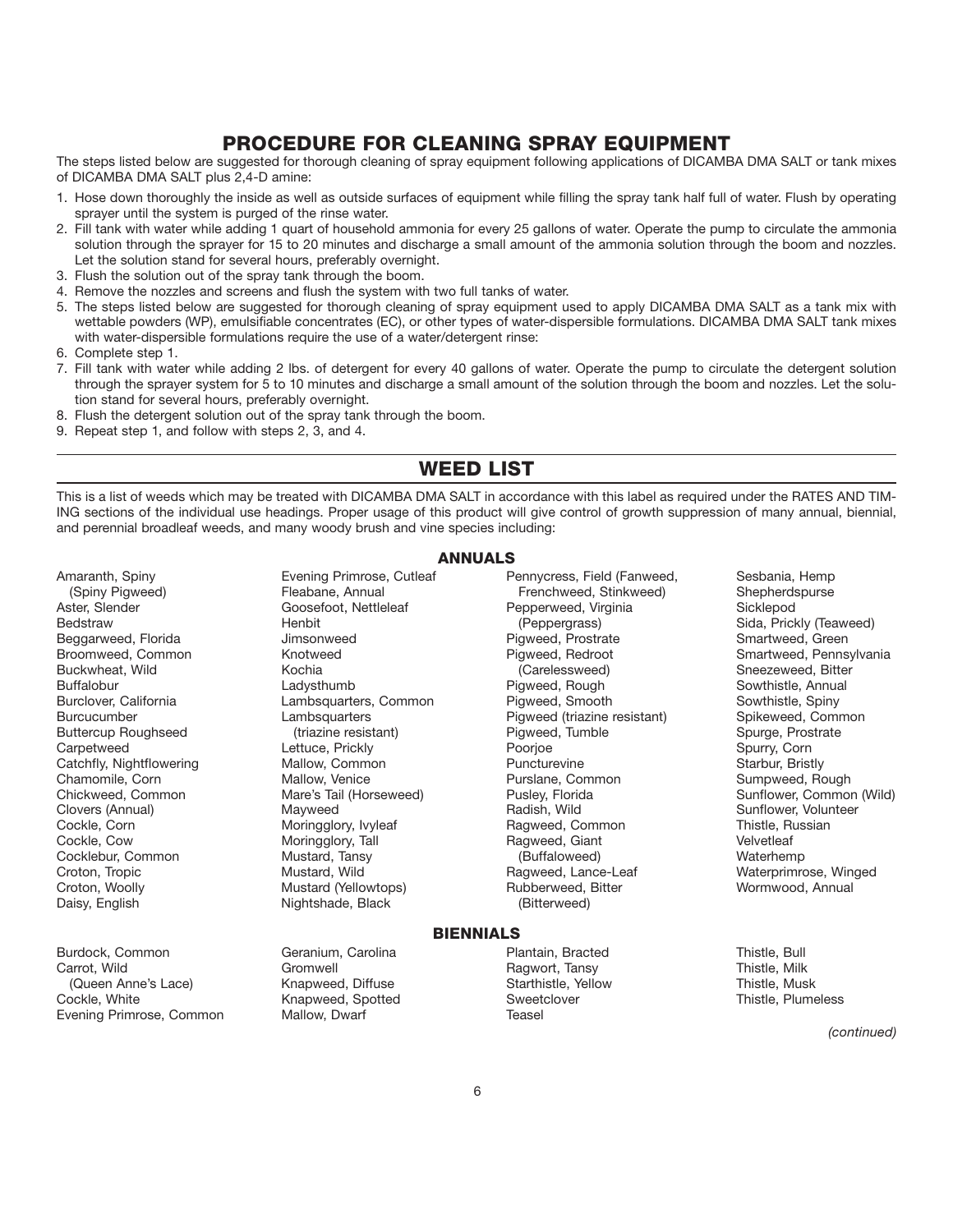#### **PERENNIALS**

Artichoke, Jerusalem **\*Dandelion, Common** Milkweed, Common Spurge, Leafy Aster, Spiny Milkweed, Honeyvine Sundrop, Halfshrub (Bitterdock) Milkweed, Honeyvine Sundrop, Halfshrub (Sundrop, Halfshrub<br>Aster, Whiteheath (Bitterdock) (Bitterdock) Milkweed, Western Whorled (Evening Primrose Beadstraw, Smooth Bindweed, Field **State Of Communist Communist Communist Communist Communist Communist Communist Communist Communist Communist Communist Communist Communist Communist Communist Communist Communist Communist Communist Commun** Blueweed, Texas **Fern, Bracken Community Christ** Chion, Wild Trumpetcreeper (Buckvine)<br>Fursage (Bur Ragweed, Garlic, Wild Trumpet of Trumpetcreeper (Buckvine) \*Bursage (Bur Ragweed, Garlic, Wild \*Plantain, Broadleaf Vetch Lakeweed, Povertyweed) Goldenrod, Canada Plantain, Bursage, Woollyleaf Canada Polenrod, Missouri Buttercup, Tall Hawkweed Redvine Common Yellow Chickweed, Field **Horsenettle, Carolina** Smartweed, Swamp Wormwood, Louisiana<br>Chickweed **Morthware Shakeweed, Broom** Markeweed, Broom Markeweed

\*Alfalfa \*Clover, Hop \*Clover, Hop Milkweed, Climbing \* Sowthistle, Perennial \* 3 Aster and Milkweed, Western Whorled (Evening Primrose)<br>
Astern Whorled (Evening Primrose)<br>
Mettle, Stinging Charles Thistle, Canada \*Dogfennel (Cypressweed) (Lakeweed) Goldenweed, Common Ragweed, Western \*Woodsorrel, Creeping Ironweed **Ironweed** Snakeweed, Broom (Mouseear, Canada) Knapweed, Black \*Sorrel, Red (Sheep Sorrel) Yarrow, Common Chicory **Knapweed, Russian Sowthistle** Sowthistle

Henbane, Black **Campion, Black Sericia Lespedeza** Common, Black Sericia Lespedeza

Waterprimrose, Creeping

\*Noted perennials may be controlled using DICAMBA DMA SALT at rates lower than those for other listed perennial weeds. (See APPLICA-TION RATES AND TIMING section in this label.)

**WOODY**

Cucumbertree **Kudzu** Kudzu **Kudzu Kudzu** Kudzu **Kudzu Kudzu** Kudzu Kudzu Kudzu Kudzu Kudzu Kudzu Kudzu Kudzu Kudzu

Alder \*Dewberry Locust, Black Sagebrush, Fringe Ash \*Dogwood Maple Sassafras Aspen Elm Mesquite Serviceberry Basswood Grape Oak Spicebush Beech **Example** \*Hawthorn, (Thornapple) **Cak, Poison Channel Spruce** Spruce Birch Einstein Hemlock (Barnett Chive, Russian Sumac Sumac Sumac \*Blackberry Hickory Persimmon, Eastern \*Sweetgum \*Blackgum Honeylocust Pine Sycamore \*Cedar Honeysuckle \*Plum Sand (Wild Plum) Tarbush Cherry **Example 20 Cherry Hornbeam Cherry Poplar** Poplar Poplar Poplar Willow Chinquapin Huckleberry Rabbitbrush Witchhazel Cottonwood Huisache \*Redcedar, Eastern \*Yaupon \*Creosotebush Ivy, Poison \*Yucca \*Yucca

\*Growth Suppression

# **FIELD, SEED, POPCORN\* AND SILAGE CORN**

Observe all precautions, mixing and application instructions.

#### **RESTRICTIONS FOR APPLYING TO CORN**

- Do not apply DICAMBA DMA SALT to seed corn or popcorn without first verifying with your local seed corn company (supplier) the DICAMBA DMA SALT selectivity on your inbred line or variety of popcorn. This precaution will help avoid potential injury of sensitive varieties.
- DICAMBA DMA SALT is not registered for use on sweet corn.
- Direct contact of DICAMBA DMA SALT with corn seed must be avoided. If corn seeds are less than 1 **1⁄2** inches below the surface, delay application until corn has emerged.
- Up to 2 applications of DICAMBA DMA SALT may be made during a growing season. Do not exceed a total of 1 **1⁄2** pints of DICAMBA DMA SALT per treated acre per crop year.
- Allow two weeks or more between applications. See appropriate section for rate information. For combination options or sequential treatments, refer to appropriate section.
- Dicamba DMA contains 0.5 pounds a.e. of dicamba per pint. When tank mixing with products that contain dicamba, do not exceed a combined total of 1.0 pound of a.e. per acre per application.
- Do not use adjuvants containing penetrants such as petroleum-based oils after crop emergence or crop injury may result.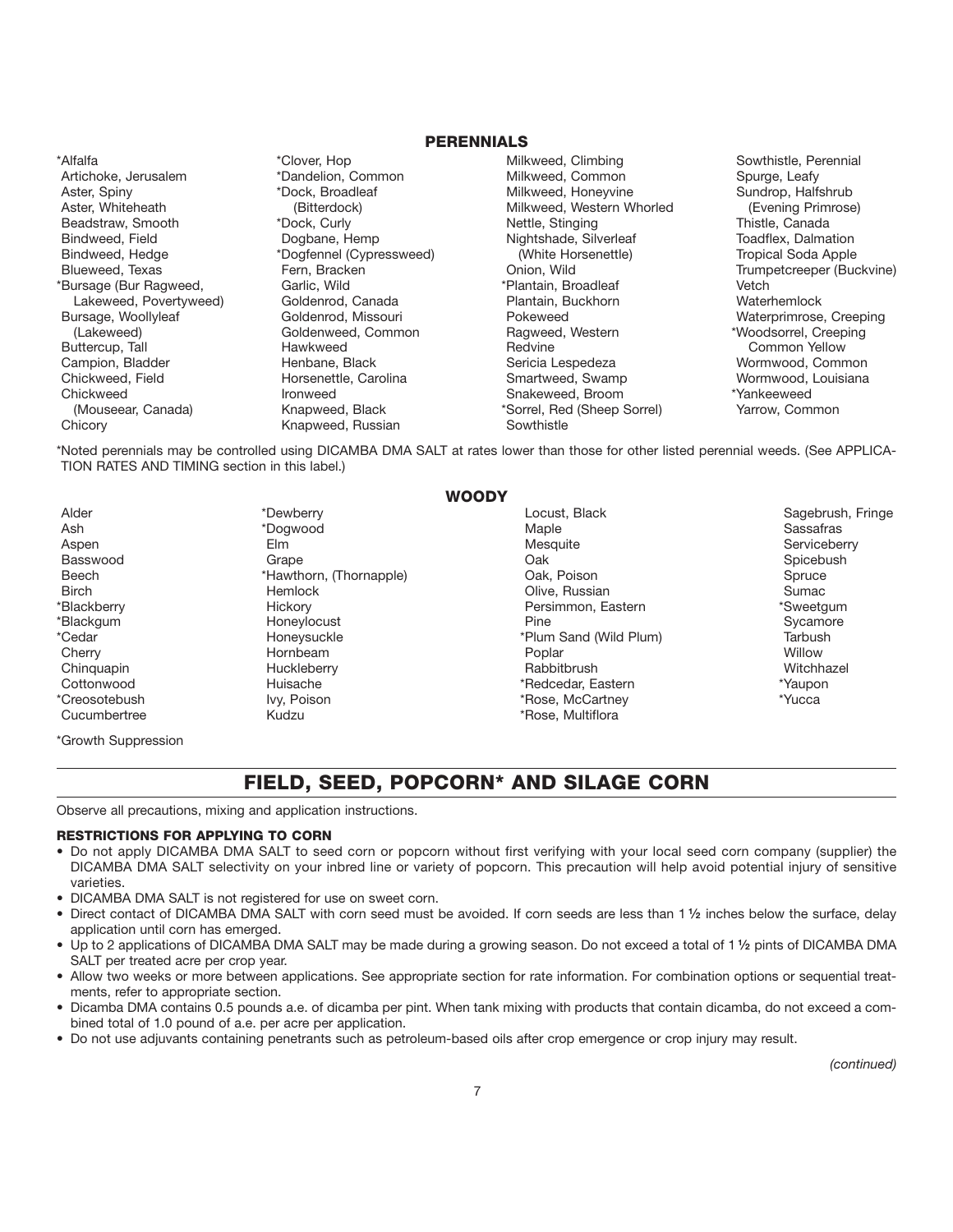#### **PRECAUTIONS FOR APPLYING TO CORN**

- Applications of DICAMBA DMA SALT to corn during periods of rapid growth may result in temporary leaning. Corn will usually become erect within 3 to 7 days.
- Cultivation should be delayed until after corn is growing normally to avoid breakage.

Agriculturally approved surfactants or sprayable fertilizers (1/2 to 1 gallon per acre of 28%, 30% or 32% urea ammonium nitrate or 2.5 pounds per acre spray grade ammonium sulfate**1**) may be added to the spray mixture to improve postemergence weed control, particularly in dry growing conditions.

**<sup>1</sup>**Not for use in California.

Corn may be harvested or grazed for feed once the crop has reached the ensilage (milk) stage or later in maturity.

Several synthetic pyrethroid insecticides are labeled for tank mix applications of DICAMBA DMA SALT. Refer to their label for specific instructions.

#### **WEEDS CONTROLLED**

DICAMBA DMA SALT will control many annual broadleaf weeds or give growth suppression of many perennial broadleaf weeds commonly found in corn. (Refer to the WEED LIST.)

For best performance, make application when weeds have emerged and are actively growing.

Preemergence control of cocklebur, velvetleaf, and jimsonweed may be reduced if conditions such as low temperature or lack of soil moisture cause delayed or deep germination of weeds.

#### **PREPLANT/PREEMERGENCE IN NO-TILLAGE CORN**

Applications of DICAMBA DMA SALT may be made before, during, or after planting to emerged and actively growing broadleaf weeds. Apply DICAMBA DMA SALT at 1 pint per treated acre on medium or fine textured soils containing 2% or greater organic matter. Use **1⁄2** pint per treated acre on coarse textured soils (sand, sandy loam, and loamy sand) or medium and fine textured soils with less than 2% organic matter.

When planting into a legume sod (e.g., alfalfa or clover), apply DICAMBA DMA SALT after 4 to 6 inches of regrowth has occurred.

#### **PREEMERGENCE IN CONVENTIONAL OR REDUCED TILLAGE CORN**

DICAMBA DMA SALT may be applied after planting and prior to corn emergence. Application at 1 pint per treated acre may be made to medium or fine textured soils which contain 2% or greater organic matter. DO NOT apply to coarse textured soils (sand, sandy loam, and loamy sand) until after crop emergence (see EARLY POSTEMERGENCE uses below).

Preemergence application of DICAMBA DMA SALT does not require mechanical incorporation to become active. A shallow mechanical incorporation is required if application is not followed by adequate rainfall or sprinkler irrigation. Avoid tillage equipment (e.g., drags, harrows) which concentrate treated soil over seed furrow.

#### **EARLY POSTEMERGENCE (ALL TILLAGE SYSTEMS) (SPIKE THROUGH 8 INCH TALL CORN)**

DICAMBA DMA SALT at 1 pint per treated acre may be applied during the period from corn emergence through the five-leaf stage or 8 inches tall, whichever comes first. Reduce the rate to **1⁄2** pint per treated acre if corn is growing on coarse textured soils (sand, sandy loam, and loamy sand). See LATE POSTEMERGENCE APPLICATIONS given below if the 6<sup>th</sup> true leaf is emerging from whorl or corn is greater than 8 inches tall.

#### **LATE POSTEMERGENCE (ALL TILLAGE SYSTEMS) (8 TO 36 INCH TALL CORN)**

Application of DICAMBA DMA SALT at **1⁄2** pint per treated acre may be made from 8 to 36 inch tall corn or 15 days before tassel emergence, whichever comes first. For best performance, make applications when weeds are less than 3 inches tall.

Make directed spray application when (1) corn leaves prevent proper spray coverage; (2) sensitive crops are growing nearby; (3) tank mixing with 2,4-D.

DO NOT apply DICAMBA DMA SALT when soybeans are growing nearby if any of these conditions exist:

- corn is more than 24 inches tall
- soybeans are more than 10 inches tall
- soybeans have begun to bloom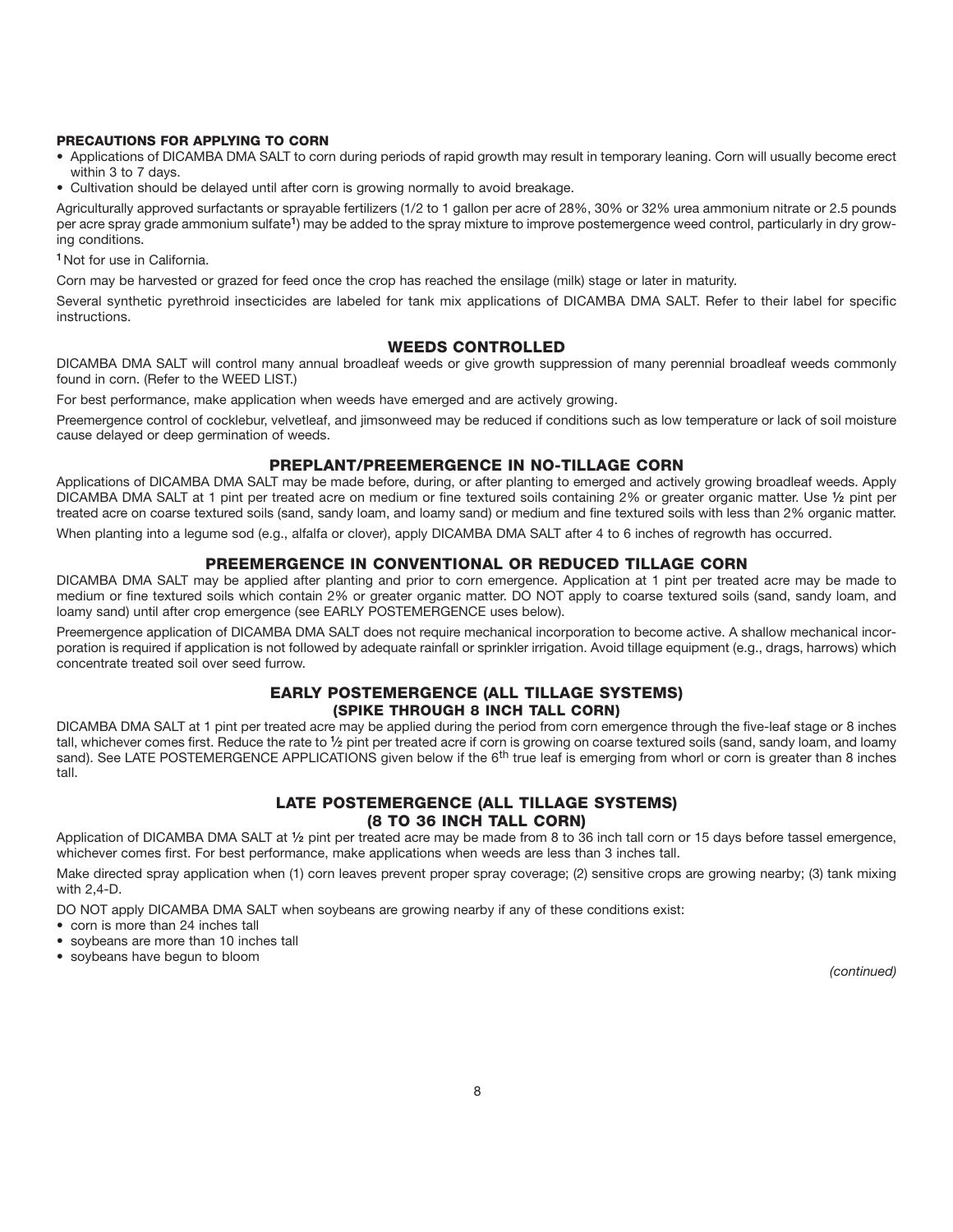#### **OVERLAY (SEQUENTIAL) TREATMENTS**

DICAMBA DMA SALT may be applied to ground previously treated with one or more of the following herbicides:

alachlor (Lasso**®**, Lasso**®** MT, Partner**®**) Guardsman**®** atrazine halosulfuron (Battalion**®**, Permit**®**) **Broadstrike<sup>™</sup> + Dual<sup>®</sup>**<br>Broadstrike<sup>™</sup> Plus Bullet**®** metolachlor Clarity**®** pendimethalin (Prowl**®**)  $dimensioned$  (Frontier<sup>®</sup>) EPTC (Eradicane**®**) simazine (Princep**®**)

acetochlor (Surpass**™**, Harness**®** Plus) glyphosate (Gly Star**™** Original, Roundup**®**) Dicamba plus Atrazine butylate (Sutan**®** +) paraquat (Gramoxone**®**)

- If applying DICAMBA DMA SALT to ground previously treated with a product containing dicamba do not exceed 0.75 lbs a.e./A per year for all applications.
- Allow at least 2 weeks between applications.

Read and follow label directions for each of the above products.

#### **TANK MIX TREATMENTS FOR CORN**

DICAMBA DMA SALT may be tank mixed with one or more of the following herbicides for control of grasses or additional broadleaf weeds. Read and follow the label of each tank mix product used for precautionary statements, directions for use, rates and timings, and other restrictions.

It is the pesticide user's responsibility to ensure that all products in the listed mixtures are registered for the intended use. Users must follow the most restrictive directions and precautionary language of the products in the mixture (for example, first aid from on product, spray drift management from another).

Atrazine **Paraquat** Clopyralid Pendamethalin

2,4-D Dimethenamid Primisulfuron Acetochlor Glyphosate Glyphosate Pyridate Alachlor Nicosulfuron S-Metolachlor

READ AND FOLLOW THE LABEL OF EACH TANK MIX PRODUCT USED FOR PRECAUTIONARY STATEMENTS, DIRECTIONS FOR **USE, APPLICATION RATES, AND OTHER RESTRICTIONS.** Consult product labels for rate recommendations for tank mix partners.

# **SORGHUM (MILO)**

Observe all precautions, including the reference to crops growing under stress.

Read and follow MIXING AND APPLICATION instructions.

- Applications of DICAMBA DMA SALT to sorghum during periods of rapid growth may result in temporary leaning of plants or rolling of leaves. These effects are usually outgrown within 10 to 14 days.
- Do not graze or feed treated sorghum forage or silage prior to mature grain stage. If sorghum is grown for pasture or hay, refer to the PASTURE use section.
- Do not apply DICAMBA DMA SALT to sorghum grown for seed production.
- Make no more than one application per growing season.
- Do not apply within 30 days of harvest of sorghum grain or sorghum fodder.
- Do not apply within 20 days of harvest for sorghum forage.

Dicamba DMA contains 0.5 pounds a.e. of dicamba per pint. When tank mixing with products that contain dicamba, do not exceed a combined total of 1.0 pound of a.e. per acre per application.

#### **WEEDS CONTROLLED**

DICAMBA DMA SALT, when applied at the label rate for sorghum, will control many actively growing annual broadleaf weeds and will reduce competition from established perennial broadleaf weeds as well as control their seedlings. (Refer to WEED LIST.)

#### **RATES AND TIMINGS**

DICAMBA DMA SALT may be applied to emerged and actively growing weeds at least 15 days prior to planting. Postemergence application of DICAMBA DMA SALT must be made after sorghum is in the spike stage (all sorghum emerged) but before sorghum is 15 inches tall. For best performance, make applications when sorghum is in the 3 to 5 leaf stage and weeds are small (less than 3 inches tall). Use drop pipes (drop nozzles) if sorghum is taller than 8 inches. Keeping the spray off the sorghum leaves and out of the whorl will reduce the likelihood of crop injury and improve spray coverage of weed foliage.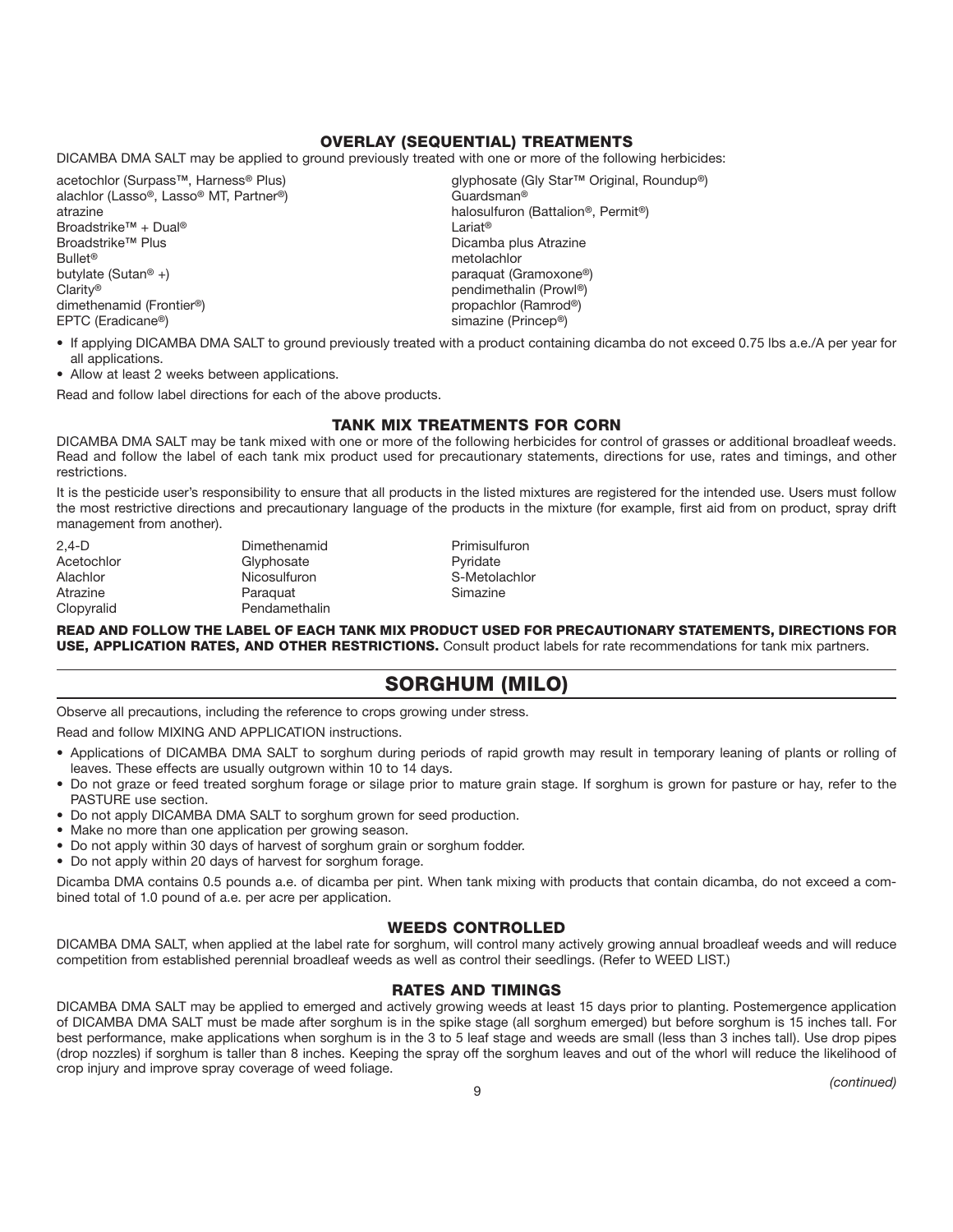# **BROADCAST RATE PER TREATED ACRE: 1⁄2 pint of this product (1/4 lb. a.i.) TANK MIX TREATMENTS**

#### **DICAMBA DMA PLUS ATRAZINE**

For improved control of emerged, actively growing broadleaf weeds including triazine-resistant species and added suppression of perennial broadleaf weeds, tank mix **½** pint DICAMBA DMA SALT with labeled rates of atrazine per treated acre. For control of grasses (less than 1.5 inches tall), tank mix **1⁄2** pint DICAMBA DMA SALT with 2 lbs. a.i. atrazine per treated acre. For best performance and minimal crop injury, make application when sorghum is 3-8 inches tall and when broadleaf weeds are small (less than 6 inches tall). Application of atrazine must be made before sorghum is beyond 12 inches tall. The atrazine rate will depend upon soil texture and length of residual weed control desired. Follow all State and Federal restrictions pertaining to atrazine applications.

#### **DICAMBA DMA SALT PLUS BROX™ 2EC HERBICIDE or BUCTRIL®**

For improved control of broadleaf weeds, tank mix **1⁄2** pint DICAMBA DMA SALT with labeled rates of BROX**™** 2EC Herbicide or Buctril**®** per treated acre. Make application at 4-leaf to 15-inch tall sorghum. Use drop nozzles to direct spray beneath sorghum leaves when sorghum is greater than 8 inches tall.

It is the pesticide user's responsibility to ensure that all products in the listed mixtures are registered for the intended use. Users must follow the most restrictive directions and precautionary language of the products in the mixture (for example, first aid from on product, spray drift management from another).

#### **OVERLAY (SEQUENTIAL) TREATMENTS**

DICAMBA DMA SALT may be applied to ground previously treated with one or more of the following herbicides registered for use in sorghum:

| <b>HERBICIDE</b>                                |
|-------------------------------------------------|
| alachlor (Lasso®) (Screen®-treated seed)        |
| atrazine <sup>1</sup>                           |
| metolachlor (Concep <sup>®</sup> -treated seed) |
| propachlor (Ramrod <sup>®</sup> )               |

**<sup>1</sup>**Maximum use rate for atrazine is determined by soil type, tillage practices, surface residue, and state or local restrictions. Follow the more restrictive requirements when determining the maximum use rate for atrazine.

#### **PREHARVEST USES (FOR USE ONLY IN THE STATES OF TEXAS AND OKLAHOMA)**

DICAMBA DMA SALT may be applied for weed suppression any time after the sorghum has reached the soft dough stage. An agriculturally approved surfactant may be used to improve performance. For aerial application use at least 2 gallons of water-based carrier per treated acre. Do not harvest until 30 days after treatment.

**BROADCAST RATE PER TREATED ACRE: 1⁄2 pint of this product (1/4 lb a.i.)**

# **SMALL GRAINS (WHEAT, BARLEY AND OATS) NOT UNDERSEEDED TO LEGUMES**

Observe all precautions. Read and follow cleaning, mixing and application instructions.

Do not apply within 7 days of harvest for wheat, barley or oat for grain.

If small grains are used for pasture or hay, the following restrictions apply:

- Animals cannot be removed from treated area for slaughter prior to 30 days after last application.
- There is no waiting period between treatment and grazing for non-lactating dairy animals.
- Treated areas may not be grazed by lactating dairy animals before 7 days after treatment.
- Do not harvest hay from treated areas before 37 days after treatment.

Dicamba DMA contains 0.5 pounds a.e. of dicamba per pint. When tank mixing with products that contain dicamba, do not exceed a combined total of 1.0 pound of a.e. per acre per application.

**Note:** Observe all precautions and restriction on the labels of products used in tank mix treatments.

It is the pesticide user's responsibility to ensure that all products in the listed mixtures are registered for the intended use. Users must follow the most restrictive directions and precautionary language of the products in the mixture (for example, first aid from on product, spray drift management from another). *(continued)*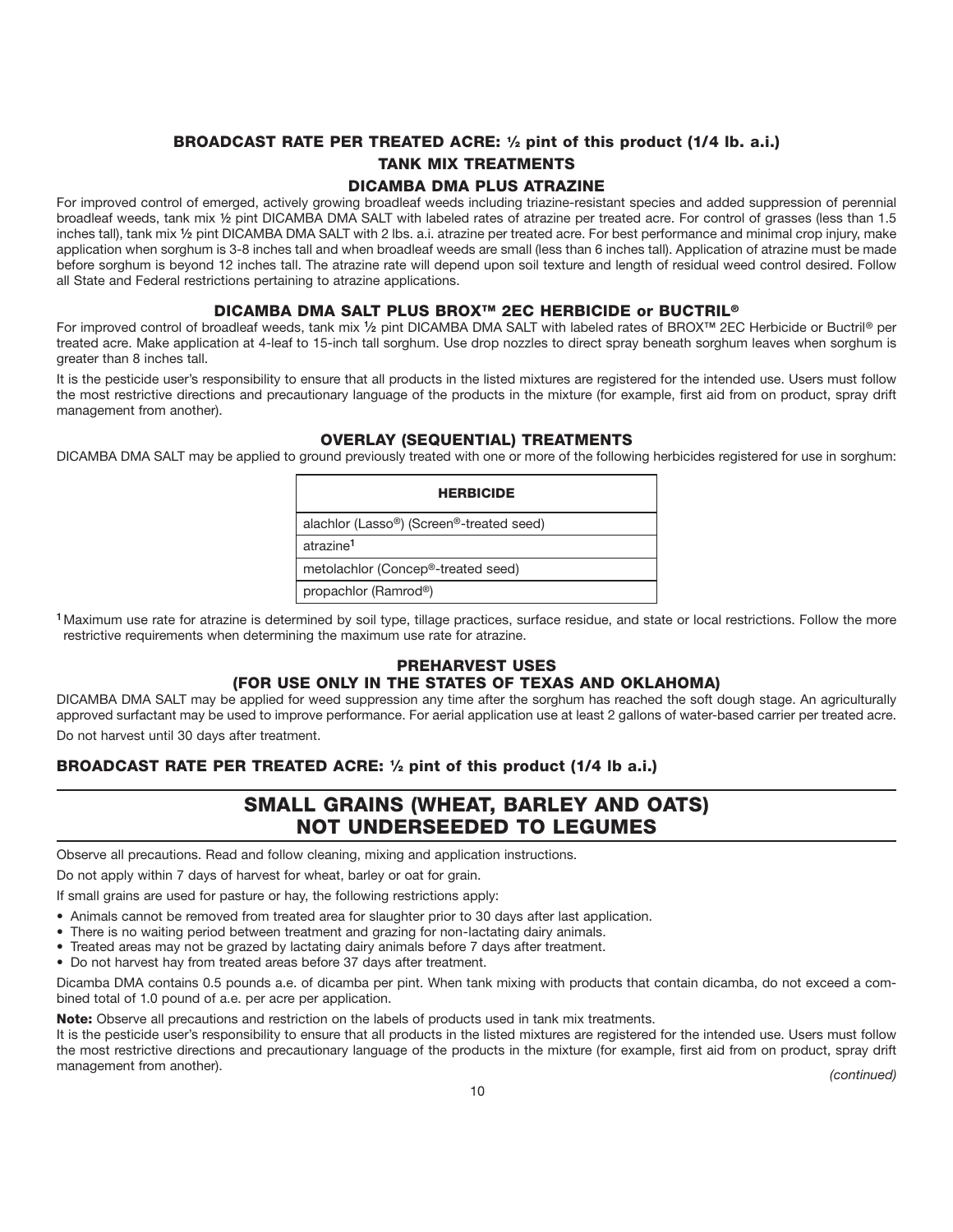#### **WEEDS CONTROLLED**

DICAMBA DMA SALT or combinations with listed tank mix partners will provide control or suppression of the annual broadleaf weeds listed below. For improved control of listed weeds, DICAMBA DMA SALT may be applied in a tank mix with other herbicides. Refer to specific crop for tank mix options.

Alkanet<sup>1</sup> Mustard, Blue (Purple)<sup>1</sup> Bedstraw, Catchweed<sup>1</sup> and Containers and Containers and Mustard, Tansy<br>Bindweed. Field<sup>2</sup> and Containers and Mustard. Treach Bindweed, Field<sup>2</sup> Mustard, Treacle<sup>1</sup><br>Buckwheat, Tartary Mustard, Treacle<sup>1</sup> Buckwheat, Wild<br>Carpetweed<sup>1</sup> Carpetweed<sup>1</sup> Nightshade, Black<br>
Chamomile, Corn Chamomic Corn Chamomic Corn Chamomic Corn Chamomic Corn Chamomic Corn Chamomic Corn Chamomic C Chamomile, Corn **Nightshade, Cutleaf<sup>1</sup>**<br>
Chervil, Bur<sup>1</sup> (Chervil, Bur<sup>1</sup> and Chervil, Burner, Nightshade, Silverlea Cockle, Corn **Pigweed, Redroot (Carelessweed)**<br>
Cockle, Cow **Pigweed, Rough Pigweed, Rough Pigweed**, Rough Cocklebur, Common Cornflower (Bachelorbutton)<sup>1</sup> Pineappleweed<sup>1</sup> Pineappleweed<sup>1</sup><br>
Dandelion, Common<sup>2</sup> Plantain, Broadle Dandelion, Common**<sup>2</sup>** Plantain, Broadleaf**<sup>2</sup>** Dragonhead, American**<sup>1</sup>** Puncturevine**<sup>1</sup>** Evening Primrose, Cutleaf<sup>1</sup> Purslane, Common<br>Falseflax, Smallseeded<sup>1</sup> Purslane, Padish, Wild<sup>1</sup> Falseflax, Smallseeded**<sup>1</sup>** Radish, Wild**<sup>1</sup>** Fiddleneck (Tarweed)<sup>1</sup><br>Flixweed<sup>1</sup> Flixweed<sup>1</sup> Communication Communication of Ragweed, Giant (Buffaloweed)<sup>1</sup><br>
Rocket, London<sup>1</sup> Rocket, London<sup>1</sup> Gromwell, Corn<sup>1</sup> and Corner and Corner and Corner and Corner and Corner and Corner and Corner and Corner and Co<br>19 Rocket, Yellow<sup>1</sup> and Corner and Corner and Corner and Corner and Corner and Corner and Corner and Corner Groundsel, Common<sup>1</sup> and Salsify (Goatsbeard)<sup>1</sup><br>
Hemonettle<sup>1</sup> shepherdspurse<sup>1</sup> Henbit Smartweed, Green Jacobs Ladder**<sup>1</sup>** Smartweed, Pennsylvania Knotweed, Prostrate Kochia **Kochia Starthistle, Yellow<sup>1</sup>**<br>Cadysthumb **Community Community Community Community** Sunflower, Community Lambsquarters, Common **Thistle, Canada<sup>2</sup>**<br>Lettuce, Miners<sup>1</sup> Lettuce, Miners<sup>1</sup> Lettuce, Prickly and The Common Control of the Velvetleaf Velvetleaf velocity of the Velvetleaf velocity of the Velvetleaf velocity of the Velvetleaf velocity of the Velvetleaf velocity of the Velvetleaf velocity of the Ve Mallow, Common version of Mallow, Common<sup>2</sup><br>Mayweed, Chamomile (Dogfennel)<sup>1</sup> version version version version version version version version version versio Mayweed, Chamomile (Dogfennel)<sup>1</sup> Pepperweed, Peppergrass**<sup>1</sup>**

Mustard, Tumble (Jim Hill)<sup>1</sup><br>Mustard, Wild<sup>1</sup> Chervil, Bur<sup>1</sup> Chervil, Bur<sup>1</sup> and Chervil, Bur<sup>1</sup> and Chervil, Burneaf<sup>2</sup> (White Horsenettle)<br>
Chickweed, Common<sup>1</sup> and Chervil Burneau Pennycress, Field (Fanweed, Frenchweed, Chickweed, Common**<sup>1</sup>** Pennycress, Field (Fanweed, Frenchweed, Stinkweed) Pigweed, Rough<br>Pigweed, Tumble Poppy, Red Horned<sup>1</sup><br>Puncturevine<sup>1</sup> Fumitory**<sup>1</sup>** Rocket, London**<sup>1</sup>** Shepherdspurse<sup>1</sup> Sorrel, Red (Sheep Sorrel)<sup>1</sup><br>Sowthistle, Annual Sunflower, Common (Wild)<br>Thistle, Canada<sup>2</sup>

**<sup>1</sup>**These weeds will be controlled with DICAMBA DMA SALT tank mixtures. Refer to tank mix label for specific weeds controlled. **<sup>2</sup>**DICAMBA DMA SALT tank mixes will provide suppression of established broadleaf weeds and control of their seedlings.

#### **RATES AND TIMINGS**

Application of DICAMBA DMA SALT may be made before, during or after planting of small grains. For best performance, make applications when weeds are in the 2-3 leaf stage and rosettes are less than 2 inches across. Application of DICAMBA DMA SALT to small grains during periods of rapid growth may result in crop leaning. This condition is temporary and will not reduce crop yields.

Use DICAMBA DMA SALT at 2 to 4 fluid ounces per treated acre in wheat, fall seeded barley, and oats, and at 2 to 3 fluid ounces per treated acre in spring seeded barley. Use the higher level of listed rate ranges when treating difficult to control weeds such as kochia, Russian thistle and prickly lettuce or dense vegetative growth.

DICAMBA DMA SALT used in a tank mix with other herbicides offers the best spectrum of weed control and herbicide tolerant or resistant weed management. Refer to specific crop for DICAMBA DMA SALT rate and application timing.

For applications prior to the emergence of weeds or when sulfonylurea-resistant weeds are present or suspected, use a minimum of 3 fluid ounces per treated acre of DICAMBA DMA SALT with a tank mix herbicide. Non-sulfonylurea herbicides, such as 2,4-D or MCPA tank mixed with DICAMBA DMA SALT will offer more consistent control of sulfonylurea resistant weeds.

When tank mixing with sulfonylurea herbicides, such as Ally**®**, Amber**®**, Express**®**, Finesse**®**, Glean**®** and Harmony**®** Extra, use an agriculturally approved surfactant of at least 80% active ingredient at the rate of 1-4 pints/100 gallons of spray or not more than 0.25-0.5% by volume. Use the highest rate of surfactant when using the lower rate ranges of the tank mix and/or when treating more mature and difficult to control weeds or dense vegetative growth.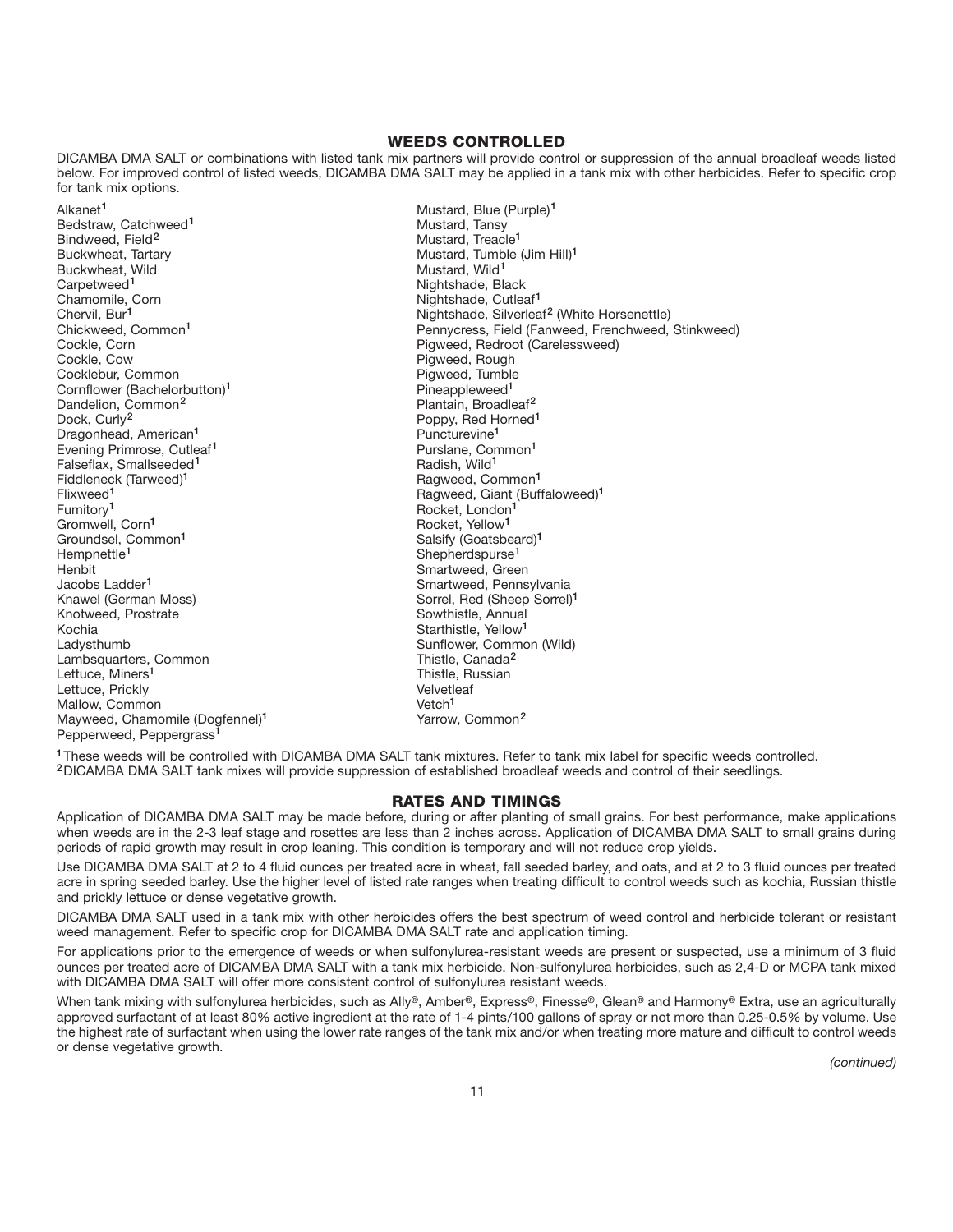#### **FALL AND SPRING SEEDED WHEAT**

DICAMBA DMA SALT must be applied to fall seeded wheat prior to the jointing stage. Applications to spring seeded wheat must be made before wheat reaches the 6-leaf stage.

#### **TANK MIX TREATMENTS**

DICAMBA DMA SALT may be tank mixed with one or more of the following herbicides. Read and follow the label of each tank mix product used for precautionary statements, directions for use, weeds controlled, and geographic and other restrictions.

It is the pesticide user's responsibility to ensure that all products in the listed mixtures are registered for the intended use. Users must follow the most restrictive directions and precautionary language of the products in the mixture (for example, first aid from on product, spray drift management from another).

Apply 2-4 fluid ounces of DICAMBA DMA SALT**<sup>1</sup>** per treated acre in wheat, fall seeded barley and oats with:

| $2,4-D$            | Chlorsulfuron                 |
|--------------------|-------------------------------|
| <b>MCPA</b>        | Bromoxynil <sup>2</sup>       |
| Metsulfuron-methyl | Clopyralid                    |
| Triasulfuron       | Diuron <sup>2,3</sup>         |
| Thifensulfuron     | Metribuzin <sup>2,3</sup>     |
| Tribenuron-methyl  | Fenoxaprop-ethyl <sup>4</sup> |
| Chlorsulfuron      |                               |

**<sup>1</sup>**Early developing wheat varieties such as TAM 107, MADISON, OR WAKEFIELD must receive application between early tillering and the jointing stage. Care should be taken in staging these varieties to be certain that the application occurs prior to the jointing stage. **<sup>2</sup>**Herbicides with the same active ingredient and/or different formulations may be used.

**<sup>3</sup>**Tank mixtures for fall seeded wheat only.

**<sup>4</sup>**Use 2 fluid ounces of DICAMBA DMA SALT only. Do not use if wild oats is the target weed. Do not use DICAMBA DMA SALT as a tank mix treatment on Durum wheat.

Apply 3-4**<sup>1</sup>** fluid ounces of DICAMBA DMA SALT per treated acre in spring seeded barley with:

| 2.4-D amine or ester <sup>4</sup> | thifensulfuron <sup>2</sup>    |
|-----------------------------------|--------------------------------|
| <b>MCPA</b>                       | chlorsulfuron <sup>2</sup>     |
| metsulfuron-methyl <sup>2</sup>   | tribenuron-methyl <sup>2</sup> |
| triasulfuron <sup>2</sup>         | glyphosate <sup>5</sup>        |

**<sup>1</sup>**DICAMBA DMA SALT may be used at 6 fluid ounces on fall seeded wheat in western Oregon as a spring application only. In CO, KS, NM, OK and TX up to 8 fluid ounces of DICAMBA DMA SALT may be applied on fall seeded wheat after it exceeds the 3-leaf stage for suppression of perennial weeds, such as field bindweed. Applications may be made in fall following a frost but before a killing freeze. DICAMBA DMA SALT may be tank mixed with 2,4-D amine after wheat begins to tiller. Periods of extended stress, such as cold and wet weather, may enhance the possibility of crop injury. For fall applications only, do not use if the potential for crop injury is not acceptable.

**<sup>2</sup>**Do not use low rates of sulfonylurea herbicides, such as Ally**®**, Amber**®**, Express**®**, Finesse**®**, Glean**®**, and Harmony**®** Extra, on more mature weeds and/or on dense vegetative growth.

**<sup>3</sup>NOTE:** For use on Fall Seeded Wheat Only. Do not use unless potential crop injury will be acceptable.

**<sup>4</sup>**Use for improved control of Russian thistle, flixweed, gromwell, mayweed and fiddleneck.

**<sup>6</sup>**DICAMBA DMA SALT may be applied at 2 fluid ounces with any glyphosate formulation labeled for use as a preplant application to small grains with no waiting period prior to planting. Read and follow label directions of the tank mix product for adjuvant use instructions.

#### **FALL SEEDED BARLEY**

DICAMBA DMA SALT must be applied to fall seeded barley prior to the jointing stage.

**NOTE:** For spring seeded barley varieties that are seeded during the winter months or later, follow the rates and timings given for spring seeded barley.

#### **TANK MIX TREATMENTS**

DICAMBA DMA SALT may be tank mixed with one or more of the following herbicides. Read and follow the label of each tank mix product used for precautionary statements, directions for use, weeds controlled, geographic and other restrictions.

It is the pesticide user's responsibility to ensure that all products in the listed mixtures are registered for the intended use. Users must follow the most restrictive directions and precautionary language of the products in the mixture (for example, first aid from on product, spray drift management from another).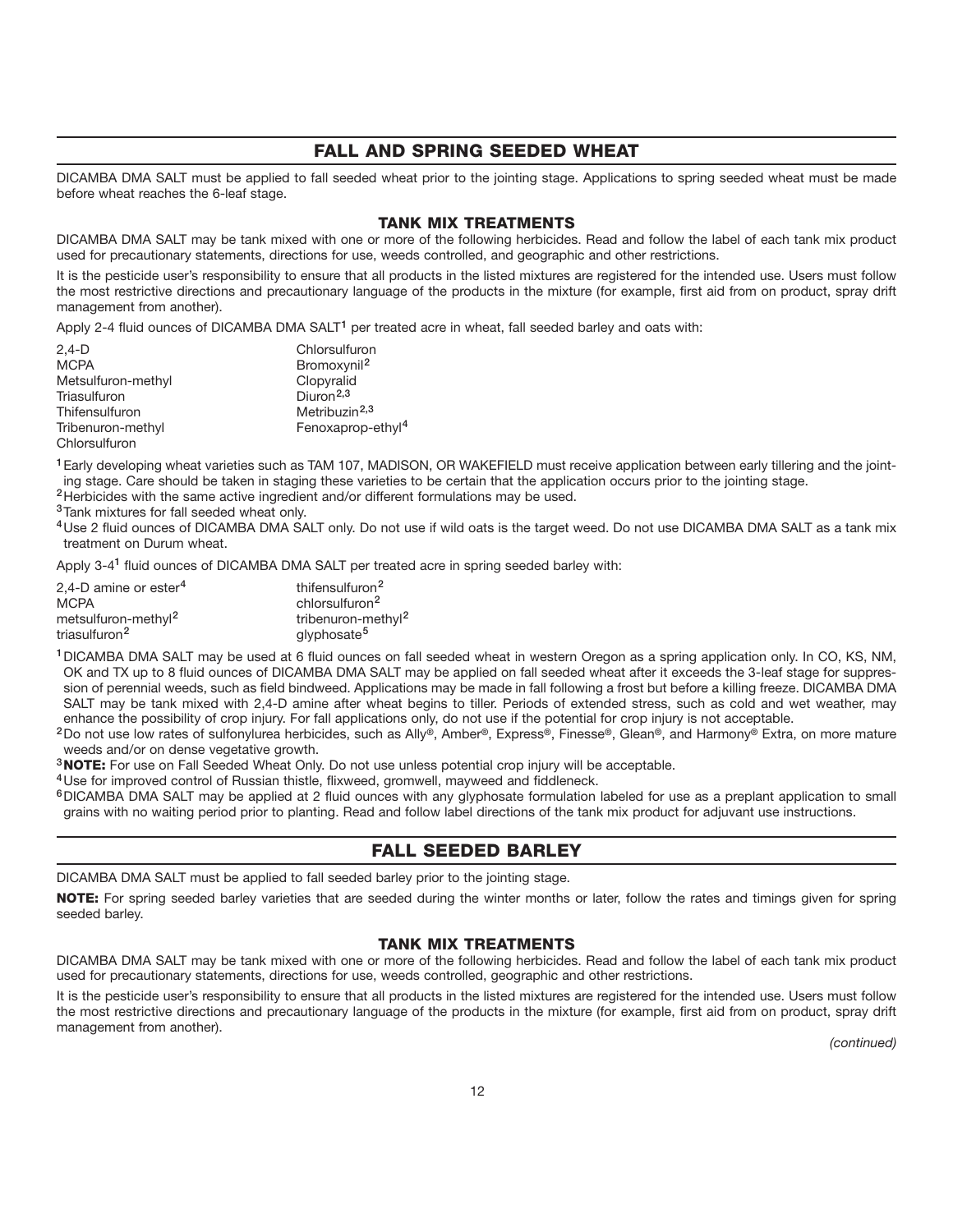#### **BROADCAST RATE PER TREATED ACRE**

Apply 2-4 fluid ounces DICAMBA DMA SALT with:

2,4-D triasulfuron**<sup>1</sup>** chlorsulfuron**<sup>1</sup>** MCPA **metribuzin**<sup>2</sup> thifensulfuron<sup>1</sup> metribuzin<sup>2</sup>

metsulfuron-methyl**<sup>1</sup>** tribenuron-methyl**<sup>1</sup>** bromoxynil

**<sup>1</sup>**Do not use low rates of sulfonylureas (Ally**®**, Amber**®**, Express**®**, Glean**®**, and Harmony**®** Extra) on more mature weeds and/or on dense vegetative growth.

**<sup>2</sup>**Herbicides with the same active ingredient and/or different formulations may be used.

#### **SPRING SEEDED BARLEY**

DICAMBA DMA SALT must be applied before spring seeded barley exceeds the 4-leaf stage.

#### **TANK MIX TREATMENTS**

DICAMBA DMA SALT may be tank mixed with one or more of the following herbicides. Read and follow the label of each tank mix product used for precautionary statements, directions for use, weeds controlled, geographic and other restrictions.

It is the pesticide user's responsibility to ensure that all products in the listed mixtures are registered for the intended use. Users must follow the most restrictive directions and precautionary language of the products in the mixture (for example, first aid from on product, spray drift management from another).

#### **BROADCAST RATE PER TREATED ACRE**

Apply 2-3 fluid ounces of DICAMBA DMA SALT with:

MCPA tribenuron-methyl<sup>1</sup> metsulfuron-methyl**<sup>1</sup>** chlorsulfuron**<sup>1</sup>** triasulfuron**<sup>1</sup>** metribuzin**<sup>2</sup>** thifensulfuron<sup>1</sup> bromoxynil

**<sup>1</sup>**Do not use low rates of sulfonylureas on more mature weeds and/or on dense vegetative growth.

**<sup>2</sup>**Herbicides with the same active ingredient and/or different formulations may be used.

#### **FALL AND SPRING SEEDED OATS**

DICAMBA DMA SALT must be applied before spring seeded oats exceed the 5-leaf stage. Applications to fall seeded oats must be made prior to the jointing stage.

#### **TANK MIX TREATMENTS**

DICAMBA DMA SALT may be tank mixed with one or more of the following herbicides. Read and follow the label of each tank mix product used for precautionary statements, directions for use, weeds controlled, geographic and other restrictions.

It is the pesticide user's responsibility to ensure that all products in the listed mixtures are registered for the intended use. Users must follow the most restrictive directions and precautionary language of the products in the mixture (for example, first aid from on product, spray drift management from another).

#### **BROADCAST RATE PER TREATED ACRE**

Apply 2-4 fluid ounces of DICAMBA DMA SALT with: **MCPA** 

#### **PREHARVEST APPLICATIONS FOR BARLEY AND WHEAT:**

DICAMBA DMA SALT can be used to control weeds that may interfere with harvest of fall- and spring-seeded barley and wheat.

Apply 8 fluid ounces of DICAMBA DMA SALT per acre as a broadcast or spot treatment to annual broadleaf weeds when barley or wheat is in the hard dough stage and the green color is gone from the nodes (joints) of the stem. Best results will be obtained if application can be made when weeds are actively growing, but before weeds canopy.

A waiting interval of 7 days is required before harvest.

DO NOT use pre-harvest treated barley or wheat for seed unless a germination test is performed on the seed with an acceptable result of 95% germination or better.

For control of additional broadleaf weeds or grasses, DICAMBA DMA SALT may be tank mixed with other herbicides, such as 2,4-D, that are labeled for pre-harvest uses in barley or wheat.

DO NOT make pre-harvest applications in California.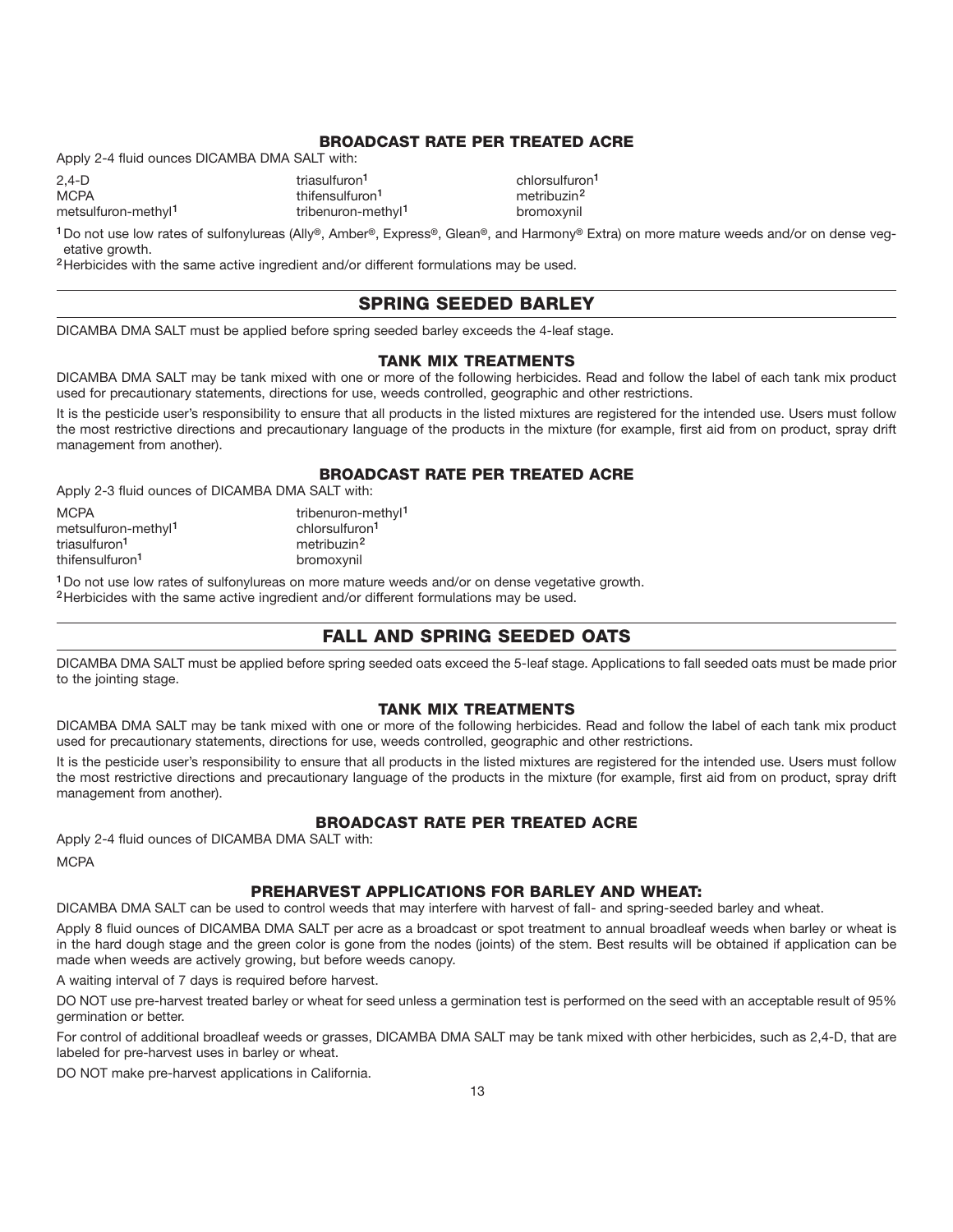# **SUGARCANE**

Observe all precautions. Read and follow MIXING AND APPLICATION instructions.

Do not apply within 87 days of harvest.

Consult your local or state authorities for possible application restrictions, especially concerning aerial applications and advice concerning special local use situations.

#### **WEEDS CONTROLLED**

DICAMBA DMA SALT, when applied at the label rates, will control many annual, biennial and perennial broadleaf weeds commonly found in sugarcane. (Refer to WEED LIST.)

#### **RATES AND TIMINGS**

Application of DICAMBA DMA SALT may be made any time after weeds have emerged and are actively growing but before the close-in stage of sugarcane. Application rates and timings of DICAMBA DMA SALT are given below. Use the higher level of listed rate ranges when treating dense vegetative growth.

| Weed Stage & Type                                              | <b>Product Amount</b>                           | <b>Broadcast Rate Per</b><br>Treated Acre (Ibs. a.i.) |
|----------------------------------------------------------------|-------------------------------------------------|-------------------------------------------------------|
| <b>Annual</b><br>Small, actively growing<br>Established growth | $\frac{1}{2}$ -1 pt.<br>$1 - 1\frac{1}{2}$ pts. | $\frac{1}{4} - \frac{1}{2}$<br>$1/2 - 3/4$            |
| <b>Biennial</b>                                                | $1-2$ pts.                                      | $\frac{1}{2}$ -1                                      |
| <b>Perennial</b>                                               | $2-4$ pts.                                      | 1-2*                                                  |

\*Application made over the top of actively growing sugarcane may result in crop injury.

When possible, direct the spray beneath the sugarcane canopy in order to minimize the likelihood of crop injury. The use of directed sprays will also aid in maximizing spray coverage of weed foliage.

Retreatments may be made as needed; however, do not exceed a total of 4 pints (2 lbs. a.i.) of DICAMBA DMA SALT per treated acre during a growing season.

#### **TANK MIX TREATMENTS**

DICAMBA DMA SALT may be tank mixed with one or more of the following herbicides for control of grasses or additional broadleaf weeds. Read and follow the label of each tank mix product used for precautionary statements, directions for use, rates and timings, weeds controlled, geographic and other restrictions.

It is the pesticide user's responsibility to ensure that all products in the listed mixtures are registered for the intended use. Users must follow the most restrictive directions and precautionary language of the products in the mixture (for example, first aid from on product, spray drift management from another).

| <b>HERBICIDE</b>              |  |  |
|-------------------------------|--|--|
| ametryn (Evik <sup>®</sup> )  |  |  |
| asulam (Asulox <sup>®</sup> ) |  |  |
| atrazine                      |  |  |
| $2,4-D^*$                     |  |  |

\*Application of DICAMBA DMA SALT plus 2,4-D tank mix at the higher listed ranges may result in crop injury.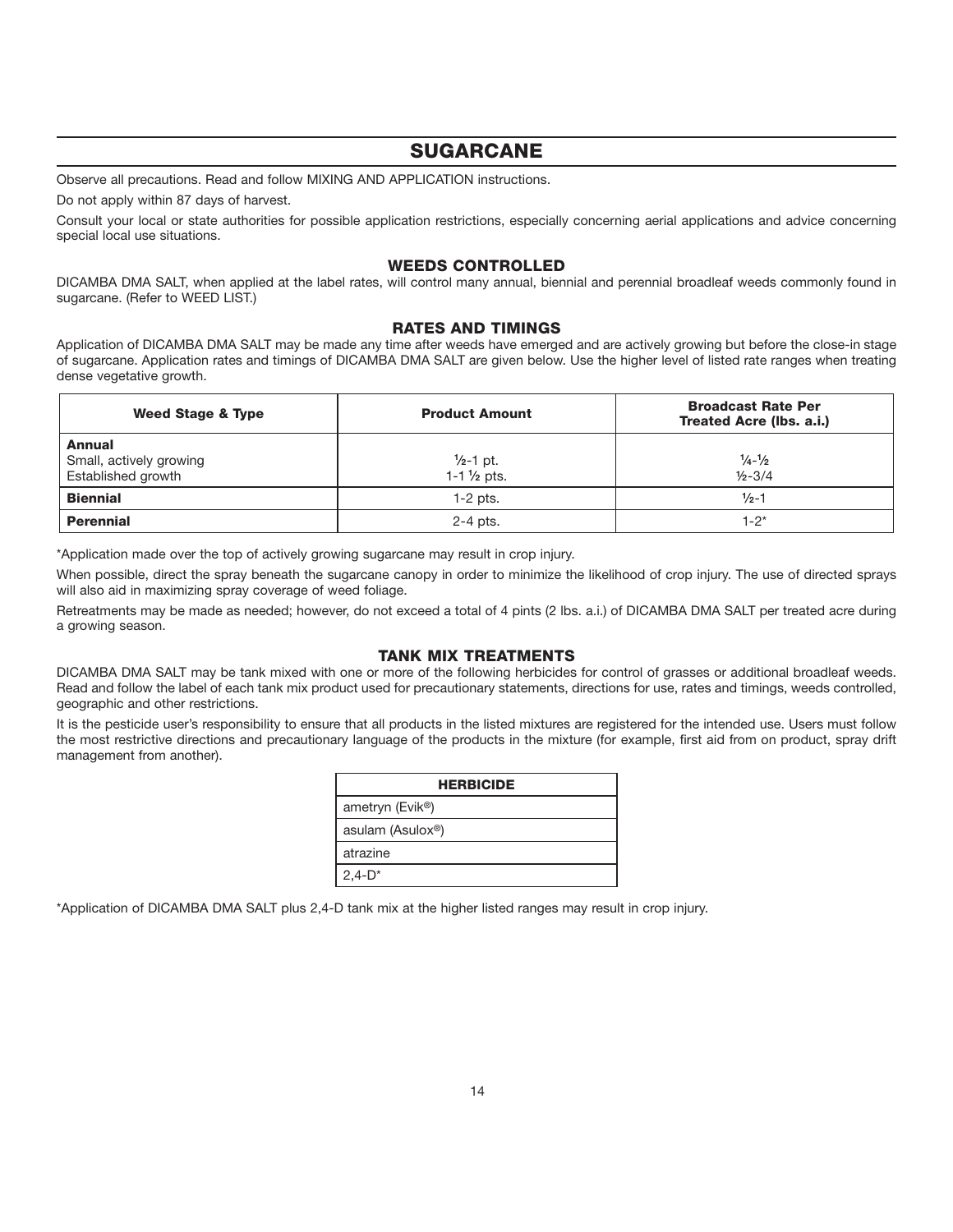# **PASTURE, HAY, RANGELAND AND GENERAL FARMSTEAD (NON-CROPLAND)**

DICAMBA DMA SALT is labeled for use on pasture, hay, rangeland, general farmstead (non-cropland including fence rows and non-irrigation ditchbanks) for broadleaf weed and brush control. DICAMBA DMA SALT may also be applied to non-cropland areas for the control of broadleaf weeds in noxious weed control programs. Districts or areas including broadcast or spot treatment of roadsides and highways, utilities, railroad and pipeline rights-of-way. Noxious weeds must be recognized at the state level but programs may be administered at state, county or other level.

Observe all precautions. Read and follow mixing and application instructions.

Do not apply within 7 days of harvesting of grass hay.

DICAMBA DMA SALT uses described in this section also pertain to small grains (such as barley, forage sorghum, oats, rye, sudangrass or wheat) grown for pasture use only.

Newly seeded areas, including small grains grown for pasture may be severely injured if rates of DICAMBA DMA SALT greater than 1 pint/A are applied.

Established grass crops growing under stress can exhibit various injury symptoms that may be more pronounced if herbicides are applied. Furthermore, rates of DICAMBA DMA SALT in excess of 2 quarts (2 lbs. a.i.) per treated acre may cause temporary injury to many grass species.

Bentgrass, carpetgrass, buffalograss and St. Augustine grass may be injured at rates exceeding 1 pint DICAMBA DMA SALT (1/2 lb. a.i.) per treated acre. Usually colonial bentgrasses are more tolerant than creeping types. Velvetgrasses are most easily injured. Treatments will kill or injure alfalfa, clovers, lespedeza, wild winter peas, vetch and other legumes.

Animals cannot be removed from treated area for slaughter prior to 30 days after last application. There is no waiting period between treatment and grazing for non-lactating animals.

#### **TIMING RESTRICTIONS FOR LACTATING DAIRY ANIMALS FOLLOWING TREATMENT**

| <b>DICAMBA DMA SALT</b><br><b>Rate per Treated Acre</b> | <b>Days Before Grazing</b> | <b>Days Before Hay Harvest</b> |
|---------------------------------------------------------|----------------------------|--------------------------------|
| Up to 1 pint $(\frac{1}{2}$ lb. a.i.)                   | ' davs                     | 37 davs                        |
| Up to 1 quart $(1 \text{ lb. a.i.})$                    | 21 days                    | 51 davs                        |
| Up to 2 quarts (2 lbs. a.i.)                            | 40 days                    | 70 davs                        |

**NOTE:** Observe all precautions and restrictions on labels of products used in tank mixtures.

Dicamba DMA contains 0.5 pounds a.e. of dicamba per pint. When tank mixing with products that contain dicamba, do not exceed a combined total of 1.0 pound of a.e. per acre per application.

#### **MIXING AND APPLICATION**

DICAMBA DMA SALT can be applied using water, oil in water emulsions including invert systems, or sprayable fluid fertilizer as a carrier. A compatibility test (see COMPATIBILITY TEST section) should be made prior to tank mixing.

To prepare oil in water emulsions, half-fill spray tank with water. Then add the appropriate amount of emulsifier with continuous agitation. Slowly add the herbicide and then the oil (such as diesel oil or fuel oil) or a premix of oil plus additional emulsifier to spray tank. Complete filling of spray tank with water. Maintain vigorous agitation during spray operation to prevent oil and water from forming separate layers.

DICAMBA DMA SALT may be applied broadcast using either ground or aerial application equipment. When using ground equipment, apply 3 to 600 gallons of diluted spray per treated acre. Volume of spray applied will depend on the height, density, and type of weeds or brush being treated and on the type of equipment being used. When using aerial equipment, apply 2 to 40 gallons of diluted spray per treated acre in a water-based carrier.

DICAMBA DMA SALT may be applied to individual clumps or small areas (spot treatment) of undesirable vegetation using handgun or similar types of application equipment. Apply diluted sprays to allow complete wetting (up to run-off) of foliage and stems.

Herbicide adjuvants or other spray additives (emulsifiers, surfactants, wetting agents, drift control agents, or penetrants) may be used for wetting, penetration, or drift control. Spray additives must be agriculturally approved when used in pasture applications. If spray additives are used, read and follow all use instructions and precautions on product label.

#### **WEEDS CONTROLLED**

DICAMBA DMA SALT, when applied at label rates, will give control of many annual, biennial, and perennial broadleaf weeds, and many woody brush and vine species commonly found in pasture, hay, rangeland and general farmstead (non-cropland) areas. (Refer to WEED LIST.) Perennial weeds noted with a asterisk (\*) may be controlled with lower rates of either DICAMBA DMA SALT or DICAMBA DMA SALT plus 2,4-D. See RATES AND TIMINGS below.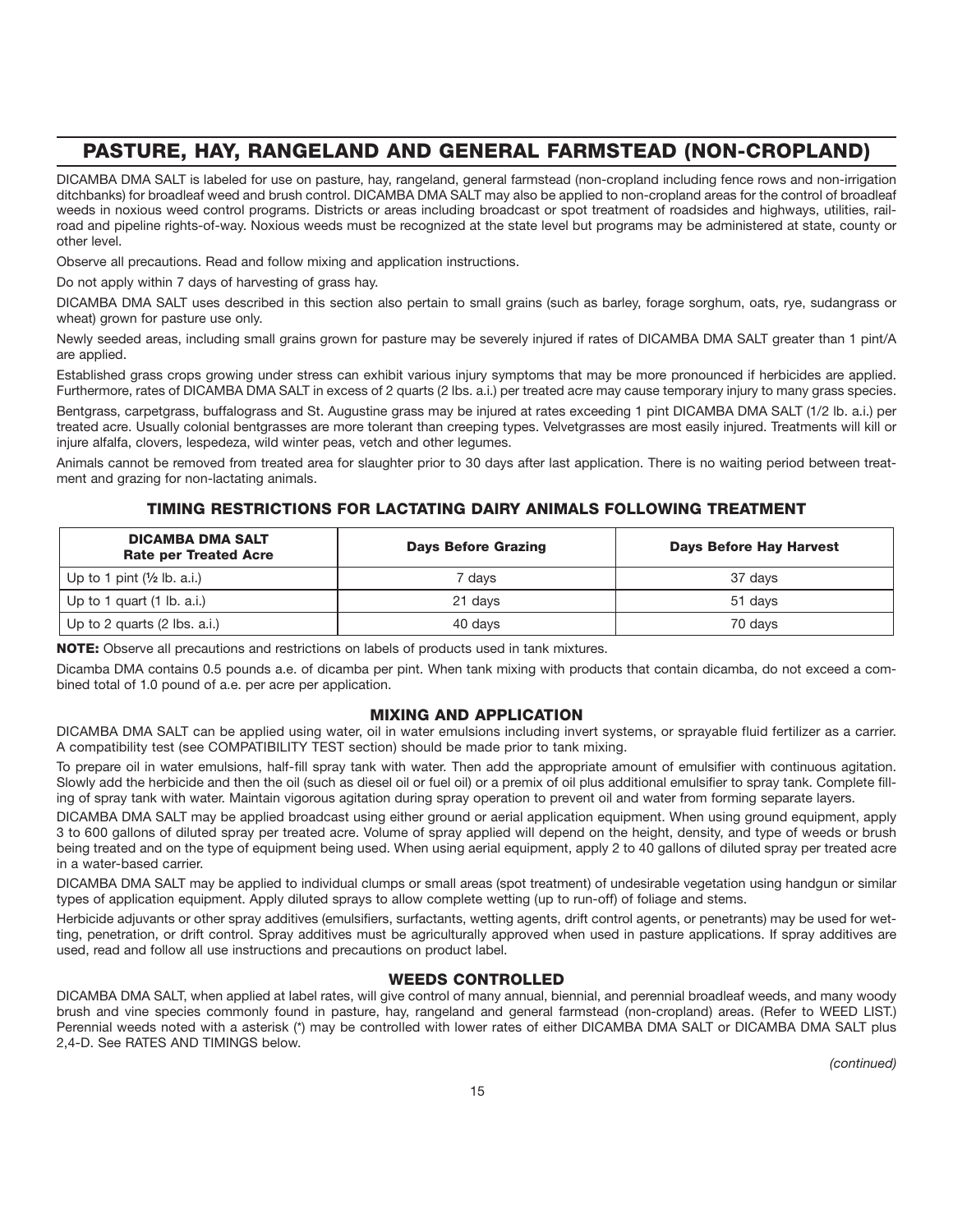#### **RATES AND TIMINGS**

Application rates and timing of DICAMBA DMA SALT are given below. Use the higher level of listed rate ranges when treating dense or tall vegetative growth.

| <b>WEED STAGE &amp; TYPE</b>                                                                                              | <b>PRODUCT AMOUNT</b>                            | <b>BROADCAST RATE PER TREATED</b><br>ACRE (LBS. A.I.)                 |
|---------------------------------------------------------------------------------------------------------------------------|--------------------------------------------------|-----------------------------------------------------------------------|
| <b>Annual</b><br>Small, actively growing<br>Established weed growth                                                       | $1/2 - 1$ pt.<br>$1 - 1 \frac{1}{2}$ pts.        | $\frac{1}{4} - \frac{1}{2}$<br>$\frac{1}{2} - \frac{3}{4}$            |
| Biennial <sup>1</sup><br>Rosette diameter<br>Less than 3 inches<br>3 inches or more<br><b>Bolting</b>                     | $\frac{1}{2}$ -1 pt.<br>$1-2$ pts.<br>$2-3$ pts. | $\frac{1}{4} - \frac{1}{2}$<br>$\frac{1}{2}$ -1<br>$1 - 1\frac{1}{2}$ |
| <b>Perennial</b><br>Suppression or top growth control<br>Noted (*) Perennials                                             | $1/2 - 1$ qt.<br>$1-2$ qts.                      | $\frac{1}{2}$ -1<br>$1 - 2^*$                                         |
| <b>Other Perennials</b>                                                                                                   | 2 gts.                                           | $2^*$                                                                 |
| <b>Woody Brush &amp; Vines</b><br>Top growth suppression<br>Top growth control <sup>2</sup><br>Stems and stem suppression | $1/2 - 1$ qt.<br>$1-2$ qts.<br>2 qts.            | $1/2 - 1$<br>$1 - 2^*$<br>$2^*$                                       |

**<sup>1</sup>**For best performance, make application when biennial weeds are in the rosette stage.

**<sup>2</sup>**Species noted in WEED LIST section will require tank mixtures for adequate control.

\*Rates of 2.0 lb. a.i./A are spot treatments only. Do not broadcast apply more than 1.0 lb. a.i./A.

Retreatments may be made as needed; however, do not exceed a total of 2 quarts (2 lbs. a.i.) of DICAMBA DMA SALT per treated acre during a growing season.

#### **TANK MIX TREATMENTS**

Read and follow the label of each tank mix product used for precautionary statements, directions for use, application rates and other restrictions.

It is the pesticide user's responsibility to ensure that all products in the listed mixtures are registered for the intended use. Users must follow the most restrictive directions and precautionary language of the products in the mixture (for example, first aid from on product, spray drift management from another).

DICAMBA DMA SALT may be tank mixed with one or more of the following herbicides for control of grasses, additional broadleaf weeds, and woody brush and vines.

| <b>HERBICIDE</b>                                                  |
|-------------------------------------------------------------------|
| Pasture, hay, rangeland and general farmstead (non-cropland) use: |
| glyphosate                                                        |
| metsulfuron methyl                                                |
| paraquat                                                          |
| picloram                                                          |
| tricolopyr                                                        |
| $2,4-D$                                                           |

Due to variations that may occur in formulated products and specific use ingredients (e.g. water supplies), a compatibility test (see COMPAT-IBILITY TEST section) should be performed prior to actual tank mixing if applicator has no prior experience with that tank mix.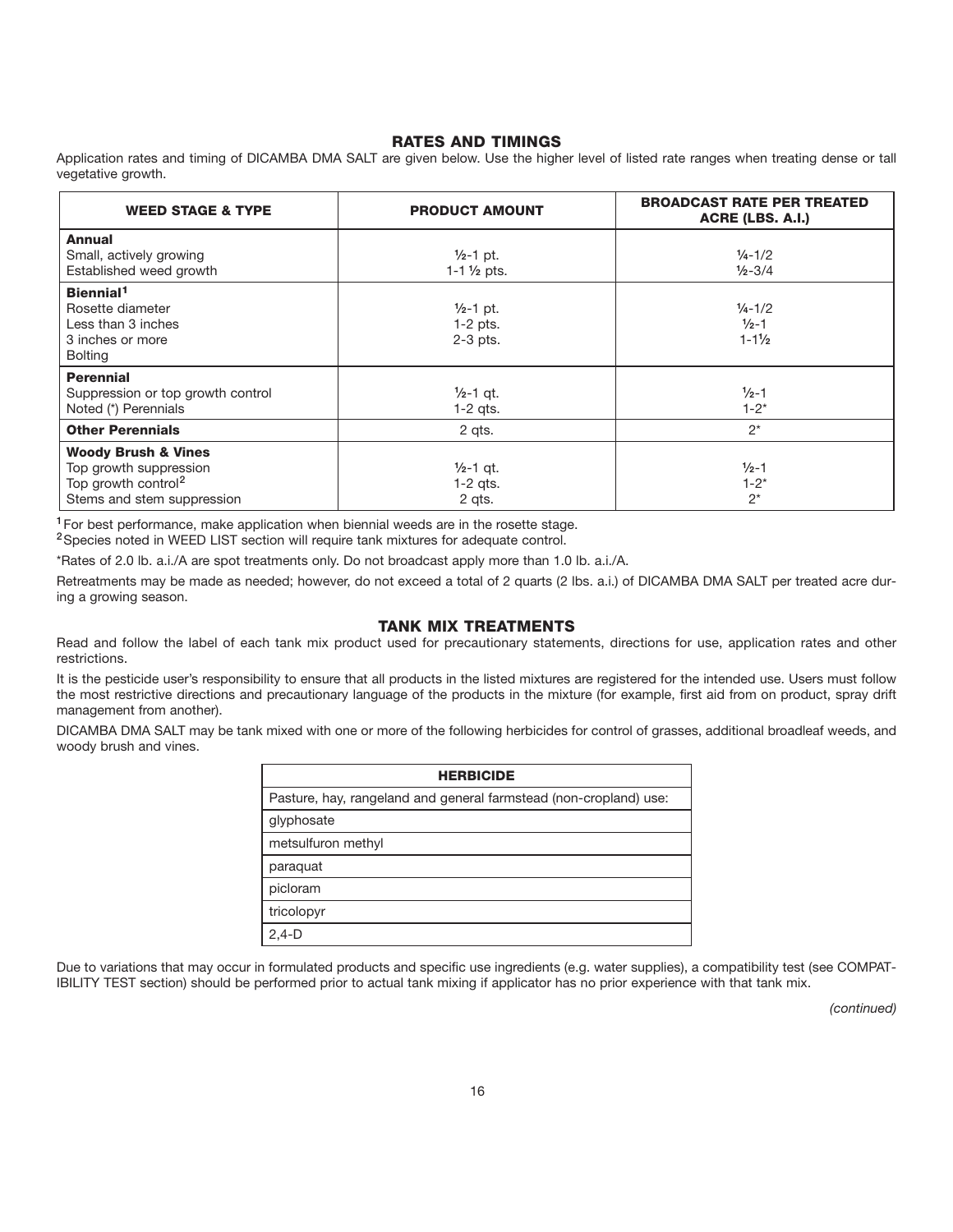# **CUT SURFACE TREE TREATMENTS**

DICAMBA DMA SALT may be applied as a cut surface treatment for control of unwanted trees and prevention of sprouts of cut trees. A mix ratio of 4 fluid ounces of DICAMBA DMA SALT with 4 to 12 fluid ounces of water should be used in application. Use the lower dilution when treating difficult-to-control species.

FRILL OR GIRDLE TREATMENTS: Make a continuous cut or a series of overlapping cuts using an axe to girdle tree trunk. Spray or paint cut surface with the DICAMBA DMA SALT/water mix.

**STUMP TREATMENTS:** Spray or paint freshly cut surface with the water mix. The area adjacent to the bark should be thoroughly wet.

**NOTE:** For more rapid foliar effects, 2,4-D may be added to the DICAMBA DMA SALT/water mix.

It is the pesticide user's responsibility to ensure that all products in the listed mixtures are registered for the intended use. Users must follow the most restrictive directions and precautionary language of the products in the mixture (for example, first aid from on product, spray drift management from another).

# **DORMANT APPLICATIONS FOR CONTROL OF MULTIFLORA ROSE**

DICAMBA DMA SALT can be applied when plants are dormant as an undiluted SPOT-CONCENTRATE directly to the soil or as a LO-OIL BASAL BARK treatment using an oil-water emulsion solution.

SPOT-CONCENTRATE applications of DICAMBA DMA SALTS: Apply directly to the soil as close as possible to the root crown but within 6-8 inches of the crown. On sloping terrain, make the application to the uphill side of the crown. Do not make application when snow or water prevents applying DICAMBA DMA SALT directly to the soil. The use rate of DICAMBA DMA SALT is dependent on the canopy diameter of the multiflora rose. Examples: Use DICAMBA DMA SALT at **1⁄4**, 1 or 2 **1⁄4** fluid ounces of product respectively, for 5, 10, or 15 feet canopy diameters. Do not exceed a total of 2 qts. DICAMBA DMA SALT per acre per year.

LO-OIL BASAL BARK application of DICAMBA DMA SALT: Apply to the basal stem regions from the ground line up to a height of 12 to 18 inches. Spray until runoff, with special emphasis on covering the root crown. For best results, make application when plants are dormant. Do not make application after bud break or when plants are showing signs of active growth. Do not make application when snow or water prevents applying DICAMBA DMA SALT to the ground line. Refer to MIXING AND APPLICATIONS above in this section for method of preparing oil-in-water emulsion. Example for making approximately 2 gallons of a LO-OIL spray mixture: combine 1 **1⁄2** gallons water plus 1 ounce emulsifier plus 1 pint DICAMBA DMA SALT plus 2 **1⁄2** pints of No. 2 diesel fuel. Adjust amounts of materials used proportionately to the amount of final spray solution desired. Do not exceed 8 gallons of spray solution mix applied per acre per year.

# **CONSERVATION RESERVE PROGRAM (CRP) ACRES**

DICAMBA DMA SALT can be used on both newly seeded and established grasses grown in Conservation Reserve or Federal Set-Aside Programs.

Observe all precautions, MIXING AND APPLICATION directions.

DICAMBA DMA SALT treatment will injure or may kill alfalfa, clovers, lespedeza, wild winter peas, vetch, and other legumes.

Agriculturally approved surfactants may be added to the spray mixture to improve postemergence weed control, particularly in dry growing conditions.

Do not use adjuvants containing penetrants such as petroleum based oils after grass emergence on newly seeded grasses.

Dicamba DMA contains 0.5 pounds a.e. of dicamba per pint. When tank mixing with products that contain dicamba, do not exceed a combined total of 1.0 pound of a.e. per acre per application.

#### **NEWLY SEEDED AREAS**

DICAMBA DMA SALT may be applied either preplant or postemergence to newly seeded grasses or small grains such as barley, oats, rye, sudangrass, or wheat grown as a cover crop. Postemergence applications may be made after seedling grasses exceed the 3-leaf stage. Rates of DICAMBA DMA SALT greater than 1 pint per treated acre may severely injure newly seeded grasses.

**Preplant applications:** Injury to new seedings may occur if intervals between application and grass planting are less than 45 days per pint of DICAMBA DMA SALT per treated acre west of the Mississippi River or 20 days per pint east of the Mississippi River.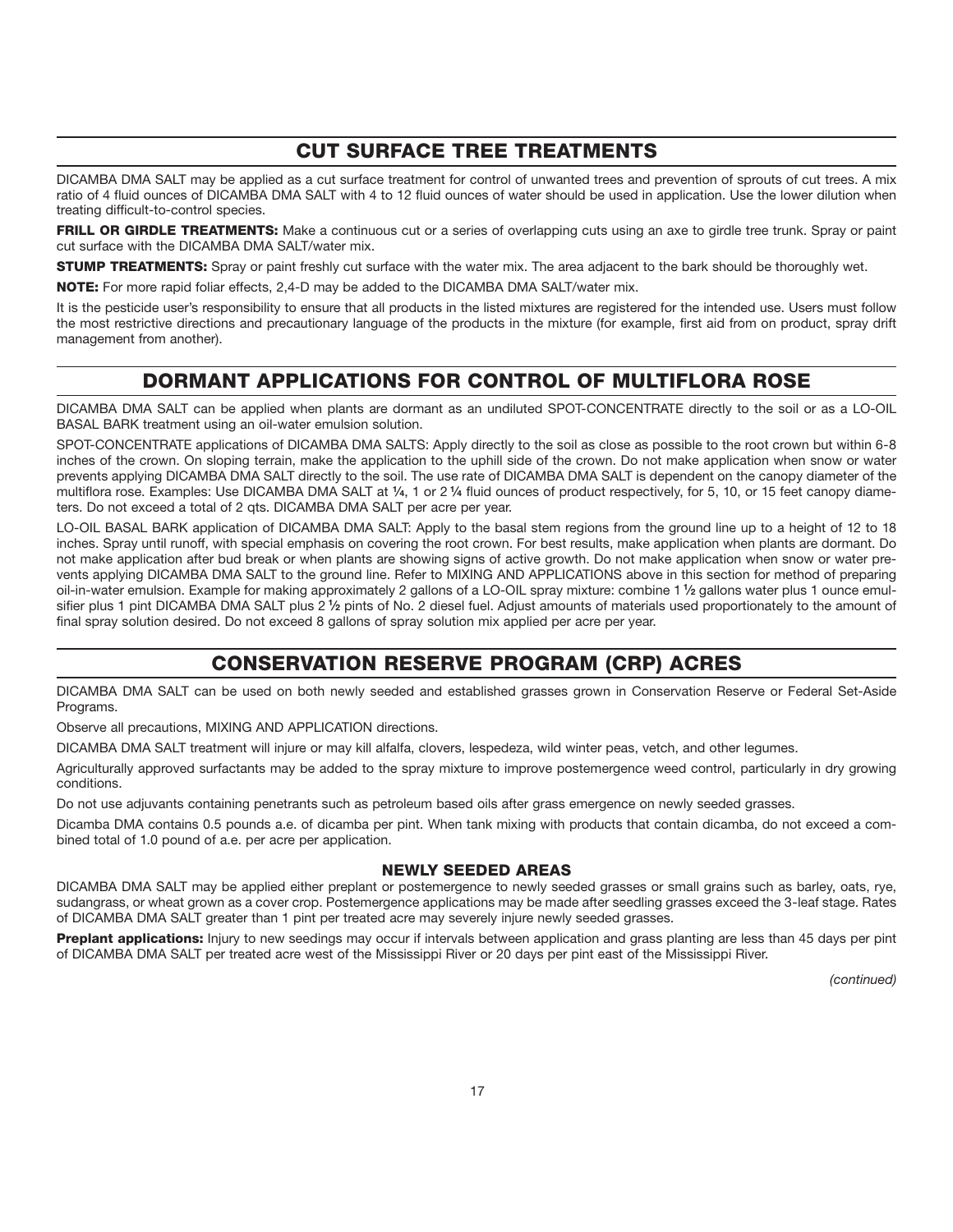#### **ESTABLISHED GRASS STANDS**

Established grass stands are perennial grasses planted one or more seasons prior to treatment. Certain species, bentgrass, carpetgrass, smooth brome, buffalograss or St. Augustine grass, may be injured when treated with DICAMBA DMA SALT at rates exceeding 1 pint per treated acre.

#### **WEEDS CONTROLLED**

DICAMBA DMA SALT, when applied at label rates, will control many annual and biennial weeds and provide control or suppression of many perennial weeds. (Refer to WEED LIST.)

#### **RATES AND TIMINGS**

Application rates and timings of DICAMBA DMA SALT treatments are given below. Use the higher rate of the rate range when vegetation is either dense or tall, or when weeds are growing under stressed conditions such as drought or cool temperature.

|                                                                                                  | <b>Broadcast Rate Per Treated Acre</b>                        |                                                                       |  |
|--------------------------------------------------------------------------------------------------|---------------------------------------------------------------|-----------------------------------------------------------------------|--|
| Weed Type* & Stage                                                                               | <b>Amount of formulated</b><br><b>DICAMBA DMA SALT (pts.)</b> | Equivalent Ibs. a.i.                                                  |  |
| <b>Annuals</b><br>Small, actively growing<br>Established weed growth                             | $\frac{1}{4}$ -1                                              | $1/8 - 1/2$<br>$\frac{1}{2}$                                          |  |
| Biennials**<br>Rosette diameter<br>Less than 3 inches<br>3 inches or greater<br>Bolting biennial | $1/2 - 1$<br>$1 - 2$<br>$2 - 3$                               | $\frac{1}{4} - \frac{1}{2}$<br>$\frac{1}{2}$ -1<br>$1 - 1\frac{1}{2}$ |  |
| Perennials**<br>Suppression/Control                                                              | $2 - 4$                                                       | $1 - 2$                                                               |  |

\*For best results, treat biennial weeds with DICAMBA DMA SALT when they are in the rosette stage of growth. Retreatments may be made as needed; however, do not exceed a total of 2 quarts (2 lbs. a.i.) of DICAMBA DMA SALT per treated acre during a growing season. \*\*biennial and perennial weeds will require follow-up (sequential) treatments for seedling control and escapes.

#### **TANK MIX TREATMENTS**

To control grasses and additional broadleaf weeds, DICAMBA DMA SALT may be tank mixed with other herbicides registered for use in Conservation Reserve Programs such as 2,4-D, glyphosate (Gly Star**™** Original or Roundup**®**), paraquat (Gramoxone**®**), metsulfuron (Ally**®**) and others.

Read and follow the label of each tank mix product used for precautionary statements, directions for use, application rates, and other restrictions.

It is the pesticide user's responsibility to ensure that all products in the listed mixtures are registered for the intended use. Users must follow the most restrictive directions and precautionary language of the products in the mixture (for example, first aid from on product, spray drift management from another).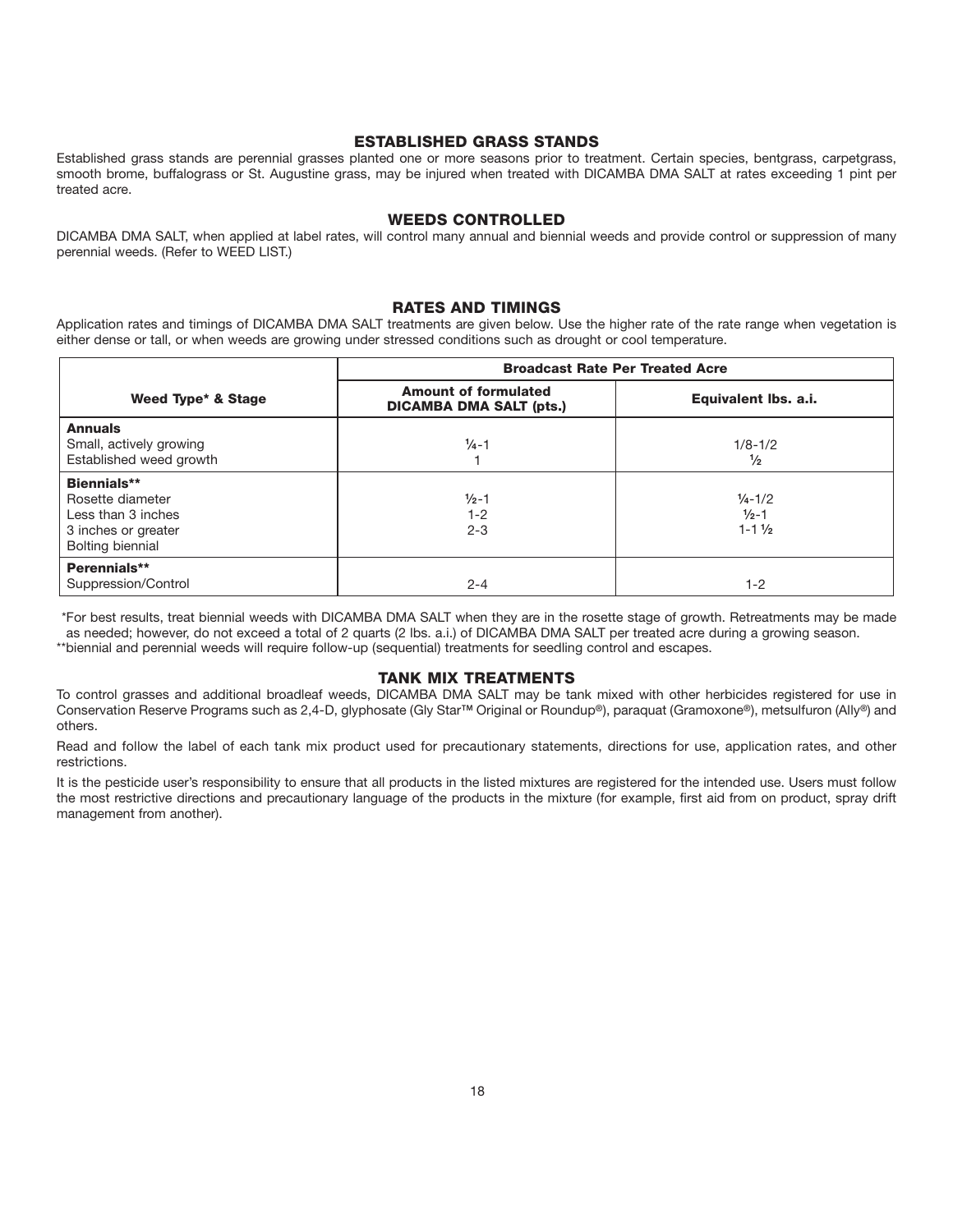# **ASPARAGUS**

#### **FOR USE ONLY IN THE STATES OF CALIFORNIA, OREGON AND WASHINGTON**

Observe all precautions. Read and follow mixing and application instructions.

If spray contacts emerged spears, crooking (twisting) of some spears may result. If such crooking occurs, discard affected spears.

Do not harvest prior to 24 hours after treatment.

Do not use in the Coachella Valley of California.

Two applications may be made per growing season. Do not exceed a total of 1 pint of DICAMBA DMA SALT per treated acre per crop year.

Dicamba DMA contains 0.5 pounds a.e. of dicamba per pint. When tank mixing with products that contain dicamba, do not exceed a combined total of 1.0 pound of a.e. per acre per application.

#### **RATES AND TIMINGS**

Apply DICAMBA DMA SALT to emerged and actively growing weeds in 40 to 60 gallons of diluted spray per treated acre immediately after cutting the field, but at least 24 hours before the next cutting.

| <b>WEEDS</b>                                                                                                    | <b>RATE PER TREATED ACRE</b>                   |  |
|-----------------------------------------------------------------------------------------------------------------|------------------------------------------------|--|
| Mustard, Black<br>Pigweed, Redroot (Carelessweed)<br>Sowthistle, Annual<br>*Thistle, Canada<br>Thistle, Russian | $\frac{1}{2}$ -1 pt.<br>$(1/4 - 1/2$ lb. a.i.) |  |
| *Bindweed, Field<br>Chickweed, Common<br>Goosefoot, Nettleleaf<br>Radish, Wild<br>Thistle, Milk                 | 1 pt.<br>$(1/2$ lb. a.i.)                      |  |

DICAMBA DMA SALT may be applied in a tank mixture with either 2,4-D, Gly Star**™** Original or Roundup**®** for improved control of noted (\*) weeds. Read and follow 2,4-D, Gly Star**™** Original or Roundup**®** product labeling for precautionary statements, directions for use, application rates and timings, and other restrictions.

It is the pesticide user's responsibility to ensure that all products in the listed mixtures are registered for the intended use. Users must follow the most restrictive directions and precautionary language of the products in the mixture (for example, first aid from on product, spray drift management from another).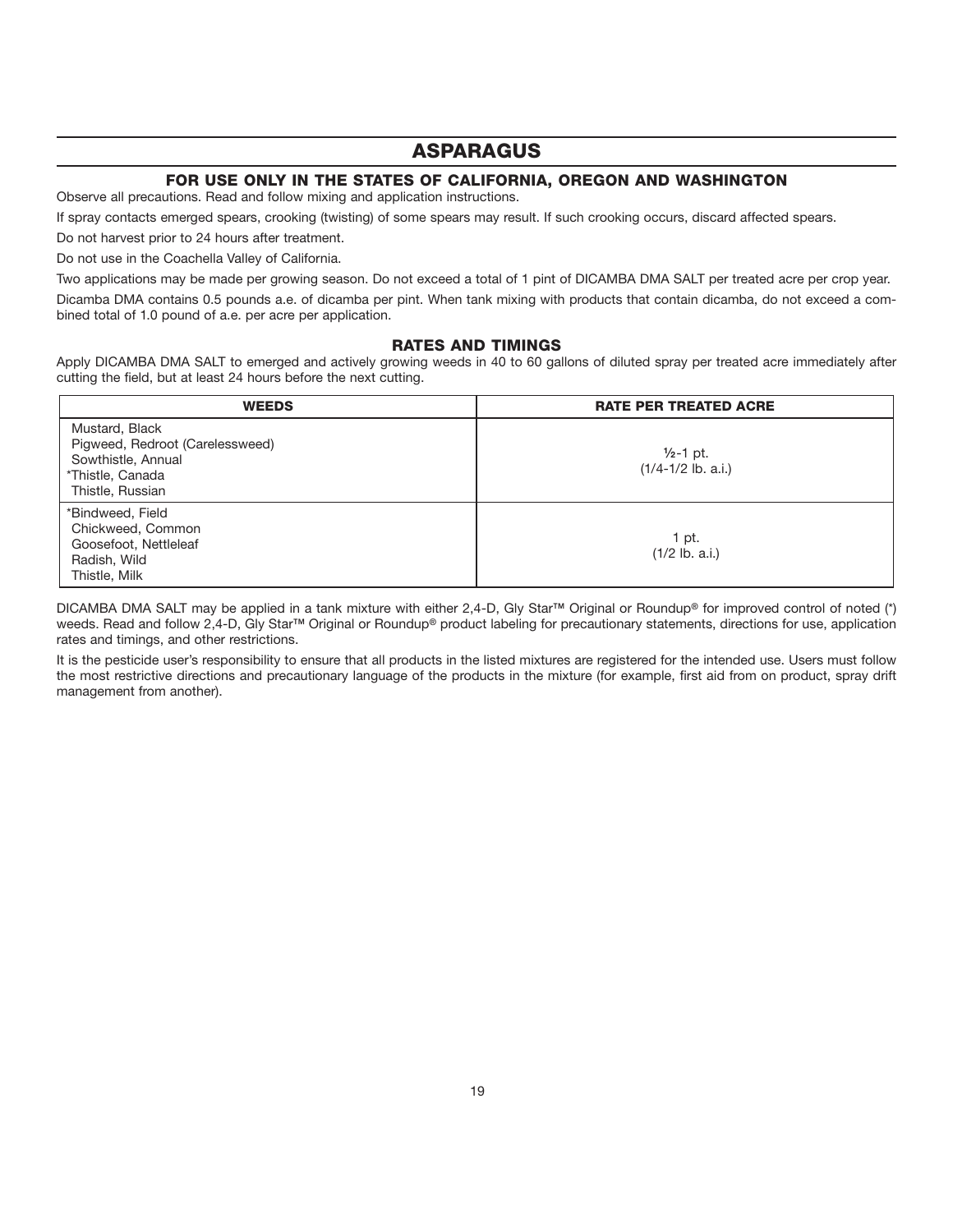# **TURF AND LAWNS**

#### **FOR USE IN GENERAL FARMSTEAD (NON-CROPLAND) AND SOD FARMS**

Observe all precautions. Read and follow mixing and application instructions.

To avoid injury to newly seeded grasses, application of DICAMBA DMA SALT should be delayed until after the second mowing. Furthermore, application rates in excess of 1 pint (1/2 lb. a.i.) per treated acre may cause noticeable stunting or discoloration of sensitive grass species such as bentgrass, carpetgrass, buffalograss, and St. Augustine grass.

In areas where roots of sensitive plants extend, do not apply in excess of **1⁄4** pint (1/8 lb. a.i.) of DICAMBA DMA SALT per treated acre on coarse textured (sandy-type) soils, or in excess of **1⁄2** pint (1/4 lb. a.i.) per treated acre on fine textured (clay-type) soils. Do not make repeat applications in these areas for 30 days and until previous applications of DICAMBA DMA SALT have been activated in the soil by rain or irrigation.

Dicamba DMA contains 0.5 pounds a.e. of dicamba per pint. When tank mixing with products that contain dicamba, do not exceed a combined total of 1.0 pound of a.e. per acre per application.

#### **WEEDS CONTROLLED**

DICAMBA DMA SALT, when applied at label rates, will give control of many annual, biennial, and noted (\*) perennial broadleaf weeds commonly found in turf. DICAMBA DMA SALT will also give growth suppression of many other listed perennial broadleaf weeds and woody brush and vine-species. (Refer to WEED LIST.)

#### **MIXING AND APPLICATION**

Apply 30 to 200 gallons of diluted spray per treated acre (3 qts. to 4 **1⁄4** gals. per 1,000 sq. ft.), depending on density or height of weeds treated and on the type of equipment used.

#### **RATES AND TIMINGS**

Use the higher level of listed rate ranges when treating dense vegetative growth.

|                                                                                        | <b>DICAMBA DMA SALT</b>                |                                                 |                                                     |
|----------------------------------------------------------------------------------------|----------------------------------------|-------------------------------------------------|-----------------------------------------------------|
| Weed Stage & Type                                                                      | <b>Pints per</b><br>treated acre       | Pounds a.i. per<br>treated acre                 | <b>Teaspoons per</b><br>1000 sq. ft.                |
| <b>Annuals</b><br>Small, actively growing<br>Established weed growth                   | $\frac{1}{2}$ -1<br>$1 - 1\frac{1}{2}$ | $\frac{1}{4} - \frac{1}{2}$<br>$1/2 - 3/4$      | $1 - 2\frac{1}{4}$<br>$2\frac{1}{4} - 3\frac{1}{4}$ |
| <b>Biennials,</b><br><b>Rosette diameter</b><br>Less than 3 inches<br>3 inches or more | $\frac{1}{2}$ -1<br>$1 - 2$            | $\frac{1}{4} - \frac{1}{2}$<br>$\frac{1}{2}$ -1 | $1 - 2\frac{1}{4}$<br>$2\frac{1}{4} - 4\frac{1}{2}$ |
| <b>Perennials, Woody Brush and Vines</b>                                               | $1 - 2$                                | $\frac{1}{2} - 1$                               | $2\frac{1}{4} - 4\frac{1}{2}$                       |

For best performance, apply when weeds are emerged and actively growing.

Retreatments may be made as needed; do not exceed a total of 2 pints (1 lb. a.i.) DICAMBA DMA SALT per treated acre during a growing season.

#### **TANK MIX TREATMENTS**

Read and follow the label of each tank mix product used for precautionary statements, directions for use, application rates and timings and other restrictions.

It is the pesticide user's responsibility to ensure that all products in the listed mixtures are registered for the intended use. Users must follow the most restrictive directions and precautionary language of the products in the mixture (for example, first aid from on product, spray drift management from another).

Tank mix treatments of DICAMBA DMA SALT may be made with 2,4-D, MCPA, MCPP, or bromoxynil for control of additional weeds listed on the tank mix product label.

Apply 1/5 to **1⁄2** pint (1/10 to **1⁄4** lb. a.i.) of DICAMBA DMA SALT per treated acre with labeled rates of 2,4-D, MCPA, MCPP, or bromoxynil. Use the higher level of the listed rate ranges when treating established weeds. Repeat treatments may be made as needed; however, do not exceed 2 pints (1 lb. a.i.) of DICAMBA DMA SALT per treated acre during the growing season.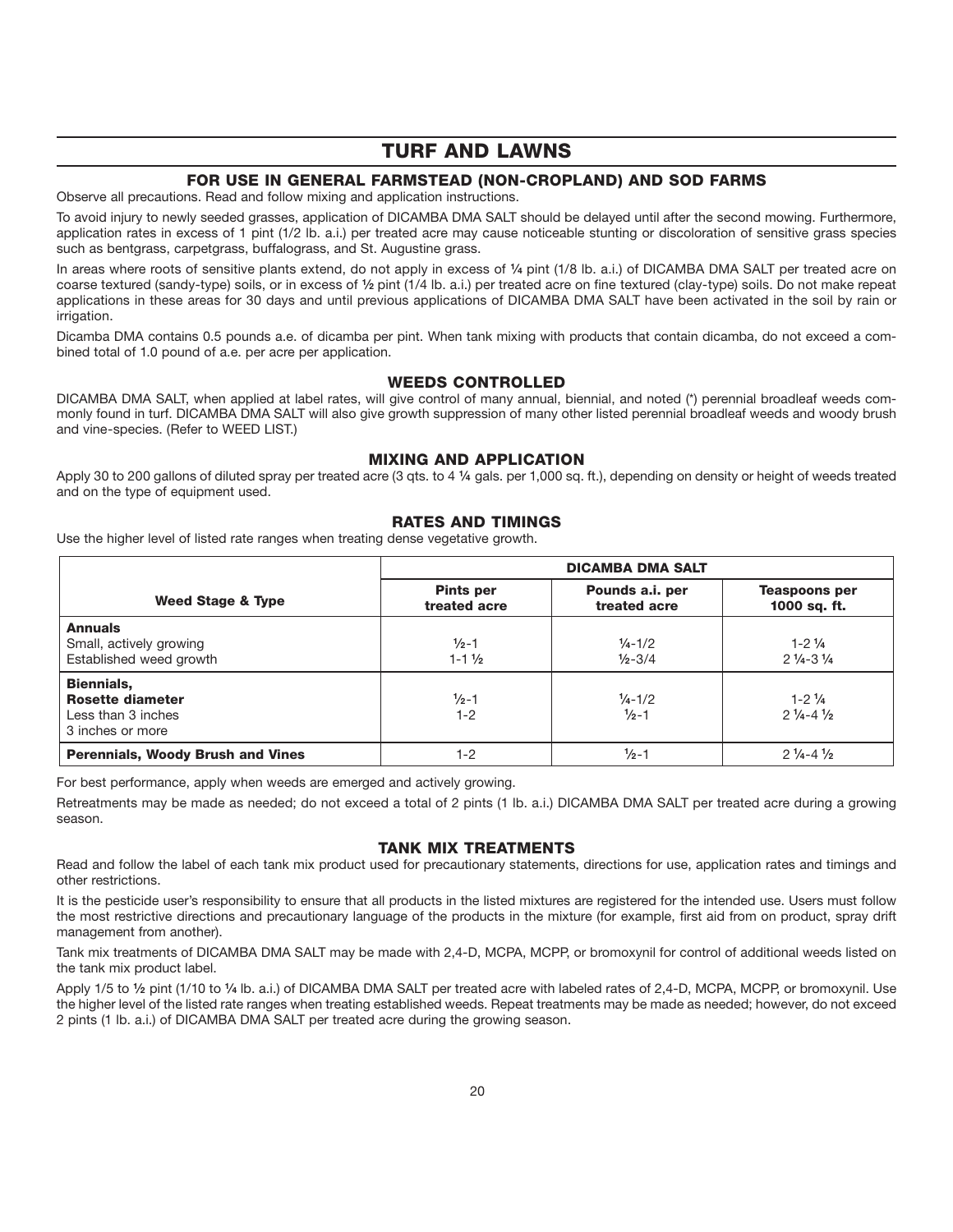# **GRASS SEED CROPS**

#### **GRASSES GROWN FOR SEED SUCH AS BERMUDAGRASS, BLUEGRASS, FESCUE AND RYEGRASS**

Observe all precautions. Read and follow mixing and application instructions.

Refer to the PASTURE, HAY, RANGELAND, AND GENERAL FARMSTEAD (NON-CROPLAND) section for possible grazing and feeding restrictions.

Do not use on bentgrass unless possible crop injury can be tolerated.

Dicamba DMA contains 0.5 pounds a.e. of dicamba per pint. When tank mixing with products that contain dicamba, do not exceed a combined total of 1.0 pound of a.e. per acre per application.

#### **WEEDS CONTROLLED**

DICAMBA DMA SALT will provide control or suppression of annual broadleaf weeds listed below. For improved control of listed weeds plus additional weeds, DICAMBA DMA SALT may be applied in a tank mix with other herbicides.

Buttercup, Creeping **Cockle, White** Cockle, Annual Southern Cockle, Annual Southern Cockle, Annual Southern Cockle, Annual Southern Cockle, Annual Southern Cockle, Annual Southern Cockle, Annual Southern Cockle, Annual Sou

**<sup>1</sup>**Top growth only.

Alfalfa**<sup>1</sup>** Chamomile, Corn Hemlock, Poison Lettuce, Prickly

Bedstraw, Catchweed **Chickweed, Common** Knapweed, Russian<sup>1</sup> Mayweed (Dogfennel) Bindweed, Field **Chickweed, Mouseear** Knawel **Knawel Ragwort, Tansy** Buttercup, Corn Clover Corn Clover (Clover Sorrel, Prostrate Sorrel, Red (Sheep Sorrel)<br>Buttercup, Creeping Cockle, White (Cockle Sovethia Kochia Kochia Sowthistle, Annual Buttercup, Western Field **Buttercup, Western Field** Dock, Broadleaf **Carried Ladysthumb** Starwort, Little Caracter<br>Catchfly, Nightflowering Dock, Curly Lambsquarters, Common Thistle, Canada<sup>1</sup> Catchfly, Nightflowering **Dock, Curly Catchfly, Nightflowering** Dock, Curly **Lambsquarters**, Common

#### **RATES AND TIMINGS**

Apply <sup>1</sup>/<sub>2</sub> to 1 pint of DICAMBA DMA SALT per treated acre on seedling grass after the crop reaches the 3 to 5 leaf stage. Apply up to 2 pints of DICAMBA DMA SALT on well-established perennial grass. Do not apply after the grass seed crop begins to joint. For best performance, make applications when weeds are in the 2 to 4 leaf stage and rosettes are less than 2 inches across. Use the higher level of listed rate ranges when treating more mature weeds or dense vegetative growth.

#### **TANK MIX TREATMENTS**

For control of grasses or additional broadleaf weeds, DICAMBA DMA SALT may be tank mixed with all broadleaf herbicides registered for use in Grass Seed Production. Read and follow the label of each tank mix product used for precautionary statements, directions for use, weeds controlled and geographic and other restrictions.

It is the pesticide user's responsibility to ensure that all products in the listed mixtures are registered for the intended use. Users must follow the most restrictive directions and precautionary language of the products in the mixture (for example, first aid from on product, spray drift management from another).

#### **BROADCAST RATE PER TREATED ACRE**

Apply **1⁄2** to 2 pints DICAMBA DMA SALT with:

| $2,4-D$     | bromoxynil | diuron     |
|-------------|------------|------------|
| <b>MCPA</b> | clopyralid | clopyralid |

#### **ANNUAL GRASS CONTROL**

For suppression of annual grass weeds such as:

| Brome, Downy (Cheatgrass) | Fescue, Rattail |
|---------------------------|-----------------|
| Brome, Ripgut             | Windgrass       |

Apply up to 4 pints of DICAMBA DMA SALT per treated acre in the fall or late summer after harvest and burning of established grass seed crops. Applications should be made immediately following the first irrigation when the soil is moist and before weeds have more than 2 leaves.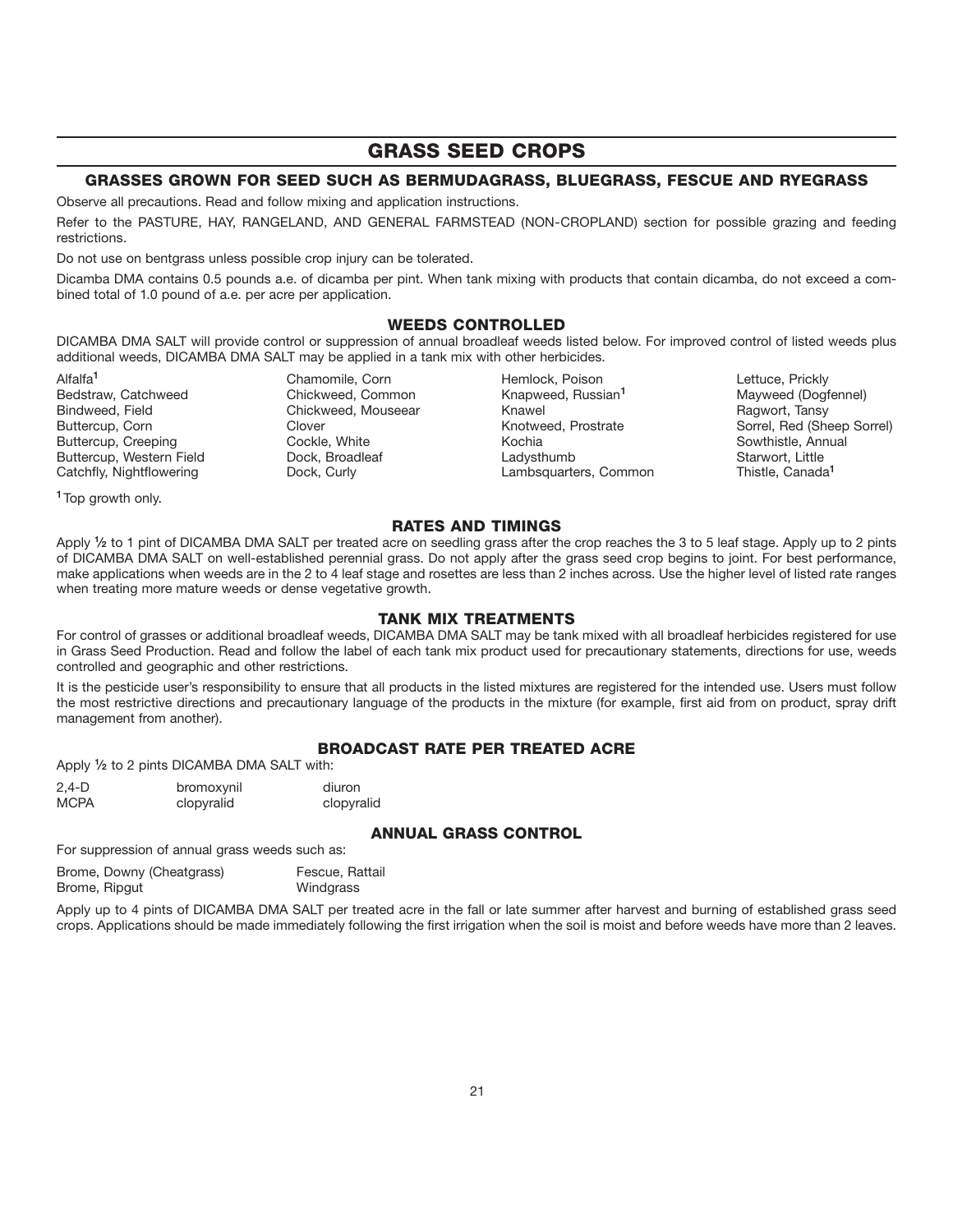# **PREPLANT DIRECTIONS (POST HARVEST/FALLOW/CROP STUBBLE/SET-A-SIDE) FOR BROADLEAF WEED CONTROL BEFORE WHEAT, CORN, SORGHUM, SOYBEANS**

Observe all precautions. Read and follow mixing and application instructions.

#### **WEEDS CONTROLLED**

DICAMBA DMA SALT may be applied alone or in tank mix combinations with other herbicides registered for this use.

DICAMBA DMA SALT can be applied either post harvest in the fall, spring or summer, during the fallow period or to crop stubble/set-a-side acres. DICAMBA DMA SALT, when applied at the label rates, will control many annual broadleaf weeds. See the WEEDS CONTROLLED section under small grains. In addition, DICAMBA DMA SALT will control or suppress the following biennial and perennial broadleaf weeds:

| Alfalfa <sup>1</sup>                | Dandelion, Common <sup>1</sup> | Nightshade, Silver                 | Thistle, Milk      |
|-------------------------------------|--------------------------------|------------------------------------|--------------------|
| Artichoke, Jerusalem                | Dock, Curly <sup>1</sup>       | Redvine                            | Thistle, Musk      |
| Bindweed, Field                     | Dogbane, Hemp                  | Smartweed, Swamp                   | Thistle, Plumeless |
| Bindweed, Hedge                     | Garlic, Wild <sup>2</sup>      | Sowthistle, Perennial <sup>1</sup> | Thistle, Scotch    |
| Blueweed, Texas                     | Horsenettle, Carolina          | Spurge, Leafy                      | Trumpetcreeper     |
| Bursage (Bur Ragweed,               | Knapweed, Spotted              | Thistle, Bull                      | (Buckvine)         |
| Povertyweed, Lakeweed) <sup>1</sup> | Knapweed, Diffuse              | Thistle, Canada <sup>2</sup>       |                    |

**<sup>1</sup>**Perennials may be controlled using DICAMBA DMA SALT at rates lower than those for other listed perennial weeds. (See RATES AND TIMINGS under this heading).

<sup>2</sup>See the SPECIAL TANK MIX TREATMENTS section under this heading for specific control programs for these weeds.

#### **RATES AND TIMINGS**

Apply DICAMBA DMA SALT as a broadcast or spot treatment to emerged and actively growing weeds after crop harvest (post harvest) and before a killing frost or in the fallow cropland or crop stubble the following spring or summer. Agriculturally approved spray additives, such as surfactants or oils, may be used to enhance spray coverage and the herbicide's penetration of weed foliage. See CROPPING RESTRICTIONS for required interval between application and planting to prevent crop injury.

For best performance, make application when annual weeds are less than 6 inches tall, when biennial weeds are in the rosette stage, and to perennial weed regrowth in late summer or fall following a mowing or tillage treatment. Most effective control of upright perennial broadleaf weeds, such as Canada thistle and Jerusalem artichoke, occurs if application is made when the majority of weeds, such as field bindweed and hedge bindweed, are in or beyond the full bloom stage.

Avoid disturbing treated areas following application. Treatments may not kill weeds which develop from seed or underground plant parts, such as rhizomes or bulblets, after the effective period for DICAMBA DMA SALT. For seedling control, a follow-up program or other cultural practices could be instituted. For small grain in-crop uses of DICAMBA DMA SALT, see the RATES AND TIMINGS section under the SMALL GRAINS heading for details.

#### **DICAMBA DMA SALT RATES PER TREATED ACRE**

| <b>WEED TYPE</b>      | <b>AMOUNT OF PRODUCT PER ACRE</b>      |  |
|-----------------------|----------------------------------------|--|
| Annual                | $\frac{1}{2}$ -1 pt. (8 to 16 fl. oz.) |  |
| Biennial              | 1-2 pts. (16 to 32 fl. oz.)            |  |
| Perennial             | 1-4 pts. (16 to 64 fl. oz.)            |  |
| Perennial suppression | 1-2 pts. (16 to 32 fl. oz.)            |  |
| Noted (1) perennials  | 2-4 pts. (32 to 64 fl. oz.)            |  |
| Other perennials      | 4 pts. (64 fl. oz.)                    |  |

Retreatments may be made as needed; however, do not exceed a total of 4 pints of DICAMBA DMA SALT per treated acre during any given period.

#### **TANK MIX TREATMENTS**

DICAMBA DMA SALT may be tank mixed with one or more of the following herbicides for control of grasses or additional broadleaf weeds. Read and follow the label of each tank mix product used for precautionary statements, directions for use, rates and timings, weeds controlled, geographic and other restrictions.

It is the pesticide user's responsibility to ensure that all products in the listed mixtures are registered for the intended use. Users must follow the most restrictive directions and precautionary language of the products in the mixture (for example, first aid from on product, spray drift management from another).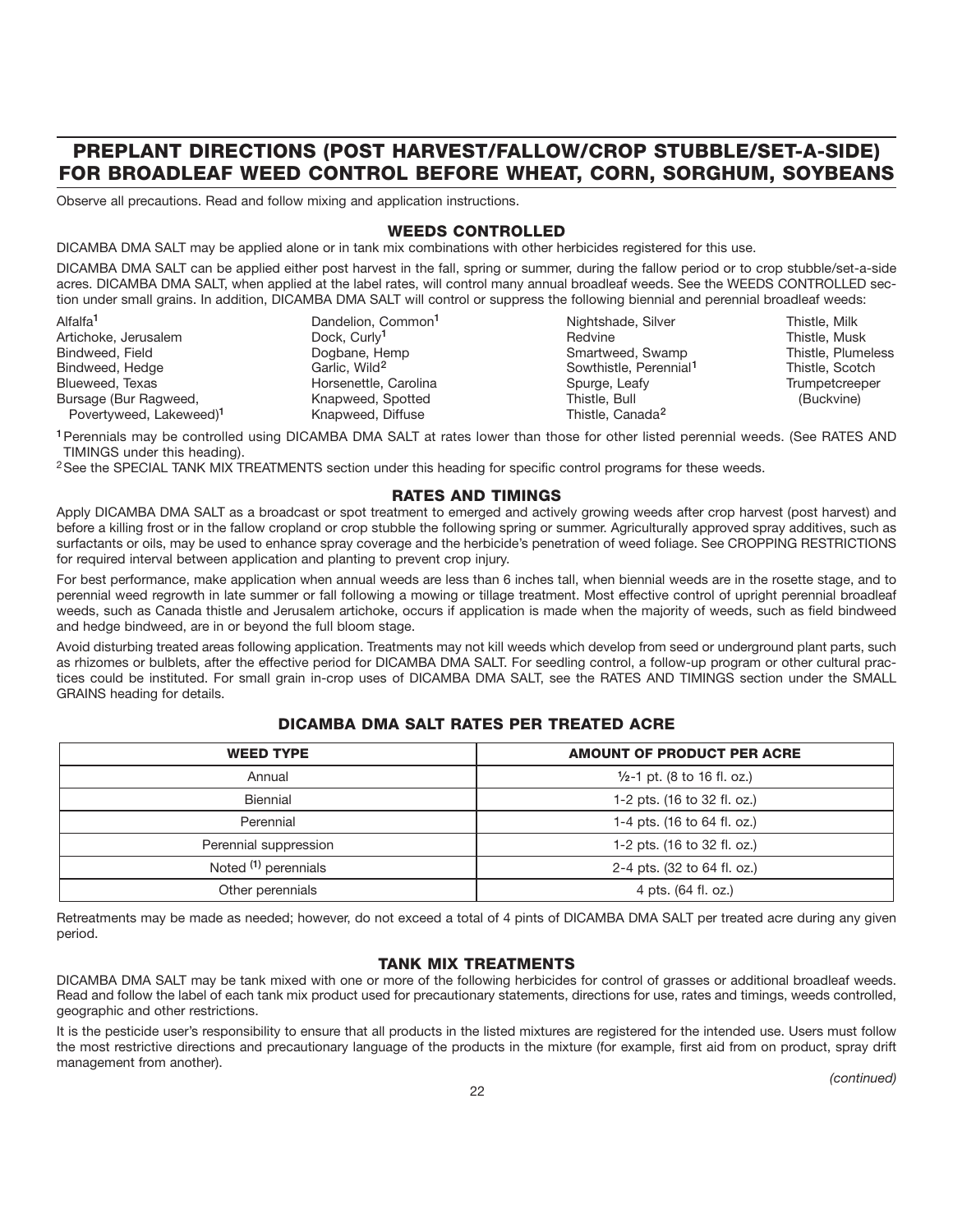#### **DICAMBA DMA SALT BROADCAST RATE PER TREATED ACRE FOR ANNUAL WEED CONTROL**

Apply **¼** to 1 pint DICAMBA DMA SALT with:

| 2.4-D                           | glyphosate                 |
|---------------------------------|----------------------------|
| Atrazine <sup>1</sup>           | chlorsulfuron <sup>2</sup> |
| metsulfuron-methyl <sup>2</sup> | paraguat                   |
| triasulfuron <sup>2</sup>       | pronamide                  |
| paraquat                        | metribuzin <sup>1</sup>    |

**<sup>1</sup>**Tank mixes of DICAMBA DMA SALT with these products may be subject to special restrictions. See the product label of the tank mix partner for intended use rates, restrictions and other precautions.

**<sup>2</sup>**When tank mixing with sulfonylurea herbicides, refer to the product label for rates and restrictions. Use a surfactant of at least 80% active ingredient at the rate of 1-2 quarts/100 gallons of spray or not more than 0.25-0.5% by volume. Use the highest rate of surfactant when using the lower rate ranges of the tank mix and/or when treating more mature weeds or dense vegetative growth. Sulfonylurea-resistant weeds may not be controlled by tank mixes of DICAMBA DMA SALT and a sulfonylurea. Refer to the DICAMBA DMA SALT tank mix section for alternative tank mixes.

#### **DICAMBA DMA SALT BROADCAST RATE PER TREATED ACRE FOR BIENNIAL AND PERENNIAL WEED CONTROL**

Apply 1 to 4 pints of DICAMBA DMA SALT with:

| clopyralid | glyphosate |
|------------|------------|
| 2,4-D      | picloram   |

#### **SPECIAL TANK MIX TREATMENTS**

It is the pesticide user's responsibility to ensure that all products in the listed mixtures are registered for the intended use. Users must follow the most restrictive directions and precautionary language of the products in the mixture (for example, first aid from on product, spray drift management from another).

For suppression of perennial weeds, apply **1⁄2**-1 pint of DICAMBA DMA SALT per acre with labeled rates of glyphosate.

For wild garlic control, apply 1 pint DICAMBA DMA SALT per acre with labeled rates of 2,4-D LV ester. Apply when wild garlic is 4 to 8 inches tall.

For Canada thistle control, use DICAMBA DMA SALT with labeled rates of clopyralid or DICAMBA DMA SALT plus glyphosate tank mix treatments.

Application may be made during fallow periods for control of volunteer barley, bulbous bluegrass, downy brome, jointed goatgrass, common rye and volunteer wheat when they are actively growing. Use 1 pint DICAMBA DMA SALT per acre with labeled rates of Kerb**®** 50-W. Fall seeded wheat may be planted 9 months or more after application. For best performance, make application between mid-October and mid-December, prior to soil freeze up.

During fallow periods, apply DICAMBA DMA SALT plus Landmaster**®** BW, Fallow Star**™** or Fallow Master**™** to give improved control of kochia, wild buckwheat, prickly lettuce, field bindweed and Canada thistle.

#### **CROPPING RESTICTIONS**

The following instructions are based on DICAMBA DMA SALT use rates up to 4 pints per treated acre.

Corn, sorghum, and soybeans may be planted in the spring following applications made during the previous year. If less than 1 inch of rainfall occurs between application and first killing frost, treated areas should be cultivated to allow herbicide to come in contact with moist soil. Cultivation may take place before or immediately after ground thaw.

Soybean injury may occur if the interval between application and planting is less than specified. In areas with greater than 30 inches of rainfall, delay planting for 30 days per pint of DICAMBA DMA SALT per treated acre. In areas with less than 30 inches of rainfall, delay planting for 45 days per pint of DICAMBA DMA SALT per treated acre. Exclude days when ground is frozen.

Wheat may be planted in the fall or spring following applications. Also, spot application may be made any time prior to crop emergence if crop injury can be tolerated in treated areas. Wheat injury may occur if the interval between application and planting is less than specified.

East of the Mississippi River, the interval is 20 days per pint of DICAMBA DMA SALT per treated acre or 1.25 days per 1 ounce. Moisture is essential for DICAMBA DMA SALT degradation. Exclude days when ground is frozen.

West of the Mississippi River, the interval is 45 days per pint of DICAMBA DMA SALT per treated acre or 3 days per ounce. Moisture is essential for DICAMBA DMA SALT degradation. Exclude days when ground is frozen.

Following a normal harvest of barley, oats, or wheat, any rotational crop may be planted. If the interval before harvest is shortened, such as when cover crops will be plowed under, do not follow up with the planting of a sensitive crop.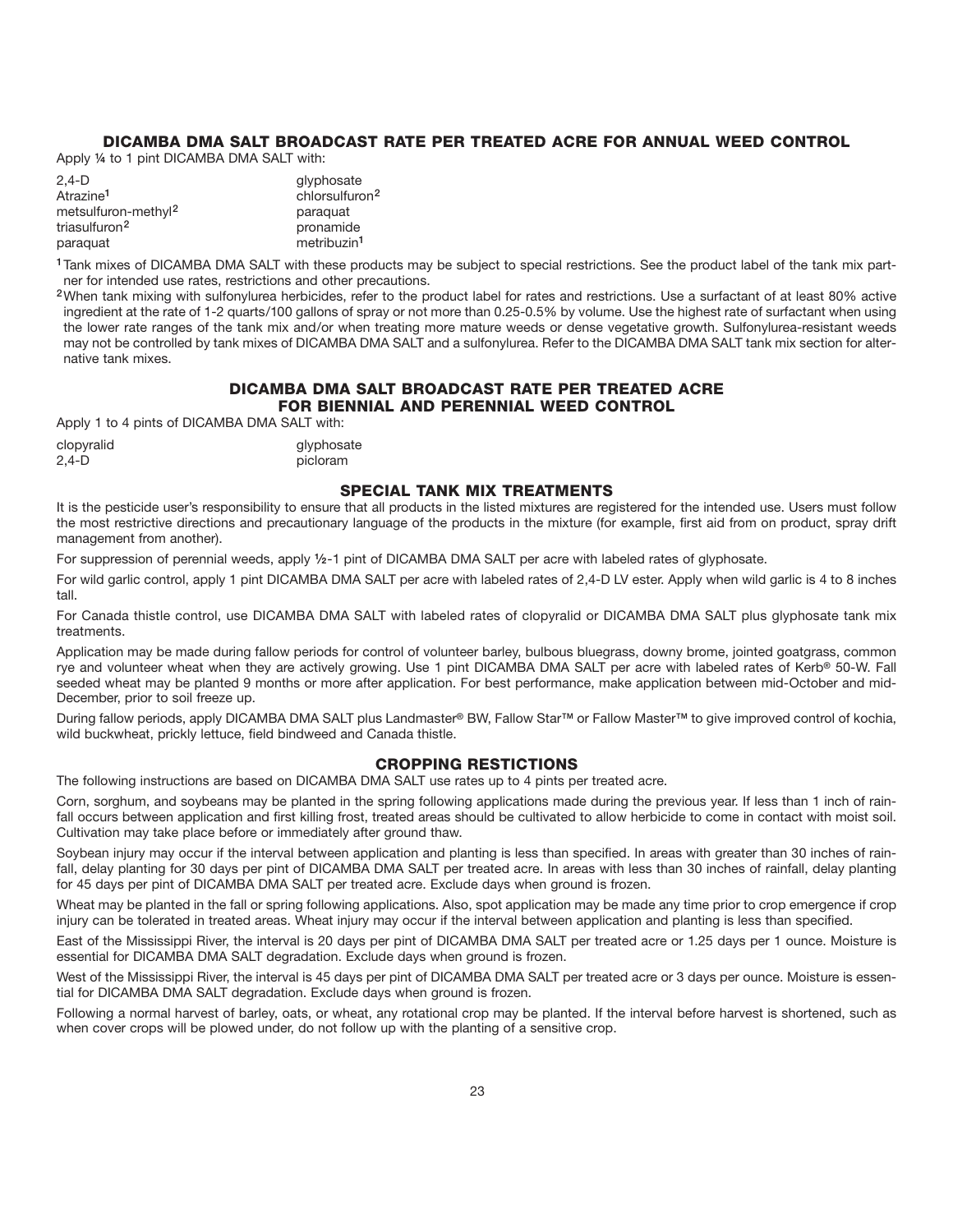# **COTTON**

#### **PREPLANT APPLICATION**

Observe all precautions. Read and follow mixing and application instructions. Refer to the **WEED LIST** section of this label for a list of weeds controlled or suppressed.

Dicamba DMA contains 0.5 pounds a.e. of dicamba per pint. When tank mixing with products that contain dicamba, do not exceed a combined total of 1.0 pound of a.e. per acre per application.

#### **RATES AND TIMINGS**

Apply DICAMBA DMA SALT as a broadcast or spot treatment to emerged and actively growing weeds at a rate of up to 8 fl. oz./acre prior to planting cotton. Most effective control of weeds occurs if application is made when weeds are in the 2-4 leaf stage and rosettes are less than 2" across.

#### **CROPPING RESTRICTIONS**

Do not plant cotton for at least 21 days after application and after allowing for a minimum accumulation of 1" of rainfall or overhead irritation. Do not apply west of the Rockies or to geographic areas with average annual rainfall less than 25".

#### **TANK MIX TREATMENTS**

For control of grasses or additional broadleaf weeds, DICAMBA DMA SALT may be tank mixed with Caparol**®**, Gramoxone**®** Extra, and Roundup Ultra**®** RT herbicides.

It is the pesticide user's responsibility to ensure that all products in the listed mixtures are registered for the intended use. Users must follow the most restrictive directions and precautionary language of the products in the mixture (for example, first aid from on product, spray drift management from another).

# **CONTROL OF PERENNIAL BROADLEAF WEEDS IN NON-CROPLAND**

# **(SPOT APPLICATION ONLY)**

#### **FOR USE ONLY IN THE STATES OF IDAHO, MONTANA, NEVADA, OREGON, UTAH, AND WASHINGTON**

Observe all precautions. Read and follow mixing and application instructions.

Do not treat subirrigated non-cropland or areas where the soil remains saturated with water throughout the year.

Make only one application of DICAMBA DMA SALT per year.

Dicamba DMA contains 0.5 pounds a.e. of dicamba per pint. When tank mixing with products that contain dicamba, do not exceed a combined total of 1.0 pound of a.e. per acre per application.

#### **WEEDS CONTROLLED**

DICAMBA DMA SALT, when applied at label rates, will control many broadleaf weeds including:

| Bindweed, Field              | Dock, Curly     | Knapweed, Russian | Spurge, Leafy   |
|------------------------------|-----------------|-------------------|-----------------|
| Dock, Broadleaf (Bitterdock) | Knapweed, Black | Ragwort, Tansy    | Thistle, Canada |

#### **RATES AND TIMINGS**

DICAMBA DMA SALT may be applied at any time following a crop harvest to stubble, fallow or other non-cropland. Application should be made when weeds are actively growing and prior to a killing frost.

Apply 2 quarts (2 lbs. a.i.) of DICAMBA DMA SALT per treated acre. Application may be made up to one month prior to the planting of wheat.

**NOTE:** Do not use unless injury to wheat or rotated barley will be acceptable.

Barley, oats, corn, sorghum (milo), annual or perennial grass crops may be planted into treated areas one year after application. Crops grown for seed (other than perennial grass seed) should not be planted into treated areas until three years after application. Do not plant broadleaf crops such as alfalfa, beans, peas, potatoes, or sugar beets into treated areas until two years after application.

In most cases, treatments will not kill perennial weed seedlings which germinate from seed one or two years after treatment. Once the effect of the chemical has been lost, a follow-up program for seedling control or other cultural practices should be instituted.

#### **WIPER APPLICATION USES**

Important. Observe all precautions. DICAMBA DMA SALT may be applied through wiper application equipment to control or suppress actively growing broadleaf weeds, brush and vines. Use a solution containing 1 part DICAMBA DMA SALT to 1 part water. Do not contact desirable vegetation with herbicide solution.

Only make wiper application to crops (including PASTURES) and NON-CROPLAND AREAS described in this label with the exception of GRAIN SORGHUM (MILO).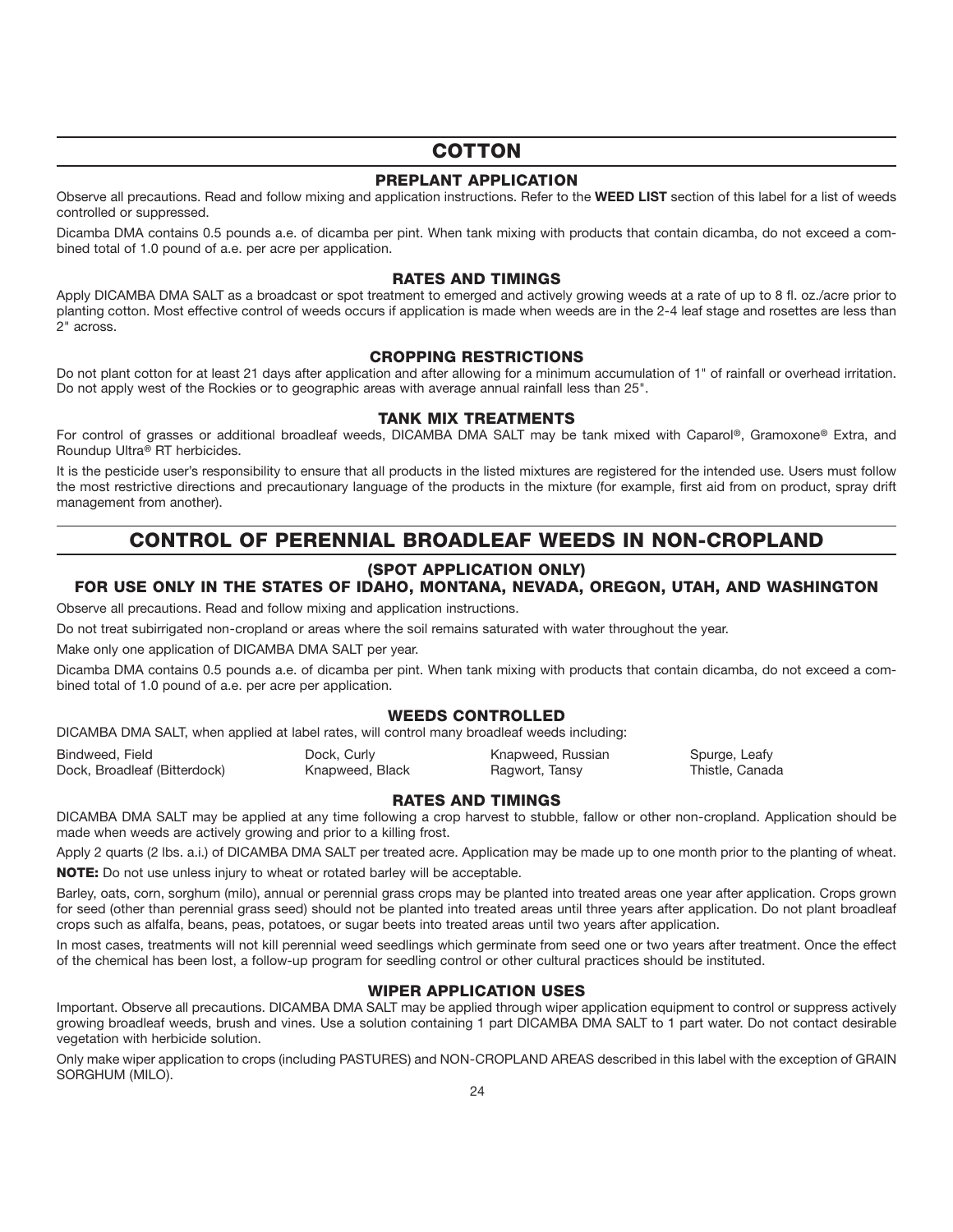# **RIGHTS-OF-WAY, UTILITY AND INDUSTRIAL AREAS, AND FENCEROWS**

DICAMBA DMA may be used for use on non-crop land areas such as rights-of-way (such as roadways, rest areas, utility, railroad, highway, pipeline, and rights-of-way that run through pasture and rangeland); utility facilities (such as substations, pipelines, tankfarms, pumping stations, parking and storage areas, fencerows, and non-irrigated ditchbanks); brush control for forest site preparation or maintenance.

Observe all Precautions on this label. Read and follow the Mixing and Application section.

#### **Rights-of-Way**

DICAMBA DMA can be used to control many broadleaf weeds on rights-of-way. This use includes applications to roadside, roadway and highways; to areas along utilities such as cable and powerlines; railroad track and embankment; highways, highway medians, bridge abutments, pipelines, and rights-of-way that run through pasture and rangeland. Use controlled application techniques that minimize the risk of off-target movement.

#### **Utility and Industrial Areas**

DICAMBA DMA can be used to control many broadleaf weeds and brush in noncrop areas on or surrounding substations, pipelines, tankfarms, pump stations, production facilities, and bareground situations. It may also be used on parking and storage areas (refer to Best Stewardship Practices to avoid direct runoff from impervious surfaces).

#### **Fencerows**

DICAMBA DMA can be used to control many broadleaf weeds and brush in fencerows.

#### **Mixing and Application**

Read and observe Management of Off-Site Movement recommendations in this label.

DICAMBA DMA can be applied using water, oil in water emulsions including invert systems, or sprayable fluid fertilizer as a carrier. A compatibility test (see Compatibility Test section) should be made prior to tank mixing.

To prepare oil in water emulsions, half-fill spray tank with water, then add the appropriate amount of emulsifier. With continuous agitation, slowly add the herbicide and then the herbicidal oil or a pre-mix of oil plus additional emulsifier to spray tank. Complete filling of spray tank with water. Maintain vigorous agitation during spray operation to prevent oil and water from forming separate layers.

DICAMBA DMA may be applied broadcast using either ground or aerial application equipment. When using ground equipment, apply low or high volume sprays of between 3 - 600 gals, of diluted spray per treated acre. Volume of spray applied will depend on the height, density, and type of weeds or brush being treated and on the type of equipment being used. When using aerial equipment, apply 5 - 40 gals, of diluted spray per treated acre.

DICAMBA DMA may be applied to individual clumps or small areas (spot treatment) of undesirable vegetation using handgun or similar types of application equipment. Apply diluted sprays to allow complete wetting (up to runoff) of foliage and stems.

Herbicide adjuvants or other spray additives (emulsifiers, spreader stickers, surfactants, wetting agents, drift control agents, or penetrants) may be used for wetting, penetration, or drift control. Spray additives must be agriculturally approved when used in pasture applications. If spray additives are used, read and follow all use recommendations and precautions on product label.

#### **Weeds and Brush Controlled**

DICAMBA DMA, when applied at specified rates, will give control of many annual, biennial, and perennial broadleaf weeds, and many woody brush and vine species commonly found in non-crop land areas. (Refer to Weed List.) Noted (\*) perennial weeds may be controlled with lower rates of either DICAMBA DMA or DICAMBA DMA plus tank mix combinations. See Rates and Timings below.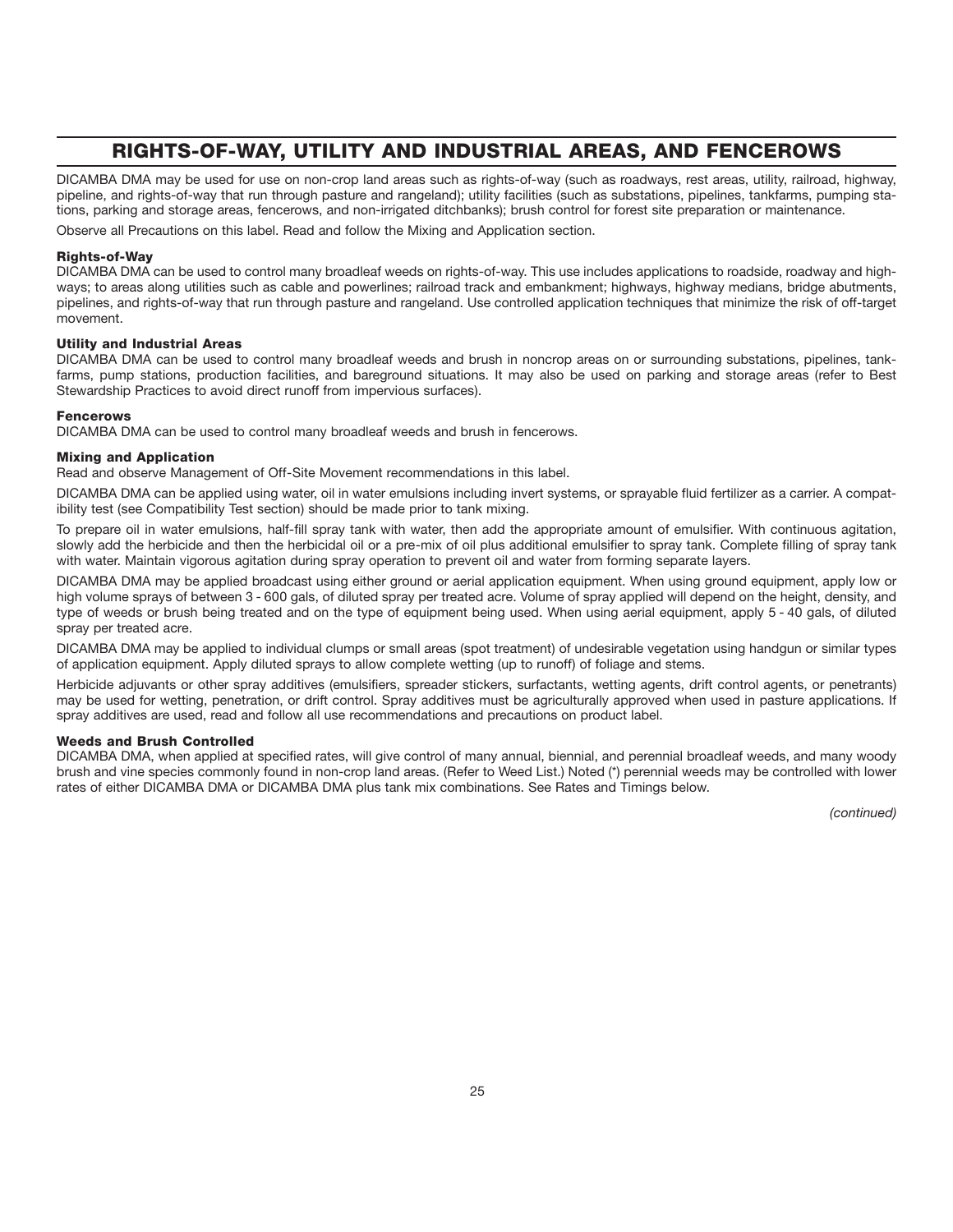#### **Rates and Timings**

Application rates and timings of DICAMBA DMA are given below. Use the higher level of listed rate ranges when treating dense or tall vegetative growth.

| <b>Weed Stage and Type</b>                                                                               | <b>Amount of</b><br><b>Product</b><br><b>Per Acre</b> | Gals, of<br><b>Spray Mixture</b><br>Per Acre** | <b>Spray Concentration for</b><br><b>Low Volume Application****</b><br>(% vol/vol) |
|----------------------------------------------------------------------------------------------------------|-------------------------------------------------------|------------------------------------------------|------------------------------------------------------------------------------------|
| Annual<br>Small, Actively Growing<br>Established weed growth                                             | $1/2 - 1$ pt.<br>$1 - 1$ 1/2 pts.                     | $25 - 50$<br>50-75                             | 3<br>3                                                                             |
| Biennial* - Rosette diameter<br>Less than $3"$<br>3" or more<br><b>Bolting</b>                           | $1/2 - 1$ pt.<br>$1 - 2$ pts.<br>$2 - 3$ pts.         | $25 - 50$<br>$50 - 100$<br>$100 - 150$         | $3 - 4$<br>$3 - 4$<br>$3 - 4$                                                      |
| <b>Perennial</b><br>Suppression or top growth control<br>Noted (*) Perennials<br><b>Other Perennials</b> | $\frac{1}{2}$ - 1 pt.<br>$2 - 4$ pts.<br>4 pts.       | $50 - 100$<br>100 - 200<br>200                 | 4<br>4<br>5                                                                        |
| <b>Woody Brush and Vines***</b><br><b>Top Growth Stems</b><br>and Roots                                  | $1/2 - 4$ pts.<br>4 pts.                              | $50 - 200$<br>200                              | 5<br>5                                                                             |

\*For best performance, make application when biennial weeds are in the rosette stage.

\*\*Assuming typical application rate of 1 qt. of DICAMBA DMA/100 gals.

\*\*\*Tank mixes may be required for optimal control. Refer to Weed List.

\*\*\*\*Low volume rates must not exceed 4 pts. of DICAMBA DMA maximum per acre per year (5% volume/volume = 10 gals, maximum solution per acre per year).

Retreatments may be made as needed; however, do not exceed a total of 4 pts. (2 lbs. a.i.) of DICAMBA DMA per treated acre during a growing season.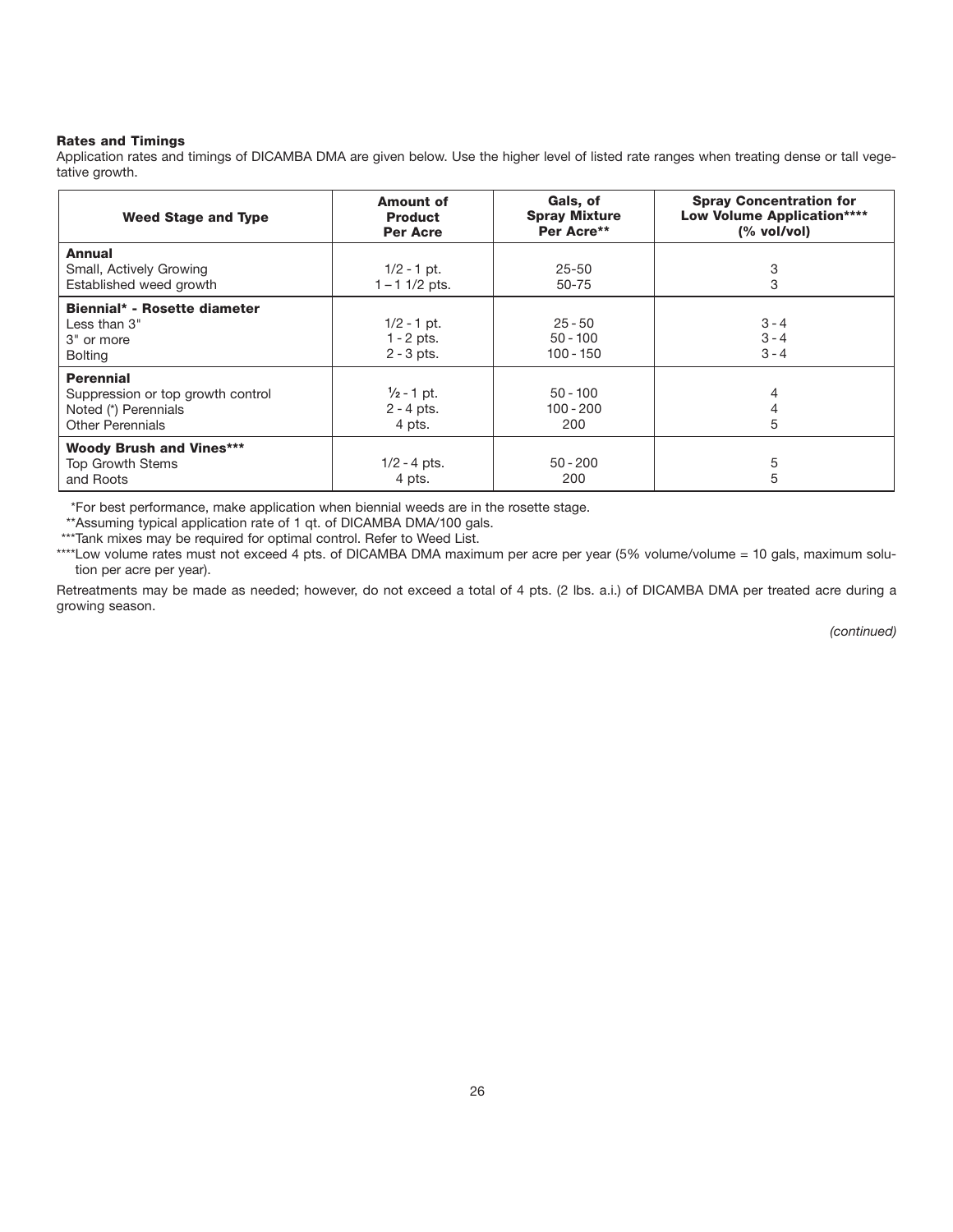#### **Tank Mix Options for Rights-Of-Way, Utility and Industrial Areas, and Fencerows**

DICAMBA DMA may be tank mixed with other herbicides for additional weed control. The following table lists example options, but does not limit tank mix options.

READ AND FOLLOW THE LABEL OF EACH TANK MIX PRODUCT USED FOR PRECAUTIONARY STATEMENTS, DIRECTIONS FOR **USE, APPLICATION RATES, AND OTHER RESTRICTIONS.** Consult product labels for rate recommendations for tank mix partners.

It is the pesticide user's responsibility to ensure that all products in the listed mixtures are registered for the intended use. Users must follow the most restrictive directions and precautionary language of the products in the mixture (for example, first aid from on product, spray drift management from another).

| <b>Herbicide</b>                         | Rates Per Treated Acre (Ibs. a.i.)            |
|------------------------------------------|-----------------------------------------------|
| norflurazon (Predict®)                   |                                               |
| prodiamine (Endurance®)                  |                                               |
| glufosinate (Finale®)                    |                                               |
| glyphosate (Roundup®, Accord®)           |                                               |
| metsulfuron methyl (Escort®)             |                                               |
| pendimethalin (Pendulum®)                |                                               |
| triclopyr (Redeem®, Garlon®)             |                                               |
| clopyralid (Transline®)                  |                                               |
| bromacil (Hyvar <sup>®</sup> )           |                                               |
| chlorsulfuron (Telar®)                   |                                               |
| diquat (Reward®)                         | Consult product labels for rate restrictions. |
| simazine (Princep®)                      |                                               |
| diuron (Karmex <sup>®</sup> )            |                                               |
| fosamine ammonium (Krenite®)             |                                               |
| hexazinone (Velpar®)                     |                                               |
| imazapyr (Arsenal®)                      |                                               |
| imazemethapyr (Plateau®)                 |                                               |
| sulfometuron methyl (Oust <sup>®</sup> ) |                                               |
| sulfosate (Touchdown®)                   |                                               |
| tebuthiuron (Spike®)                     |                                               |
| $2,4-D$                                  |                                               |

Due to the differences that may occur between specific formulated products and specific use ingredients (e.g., water supplies), a compatibility test (see Compatibility Test section) is recommended prior to actual tank mixing.